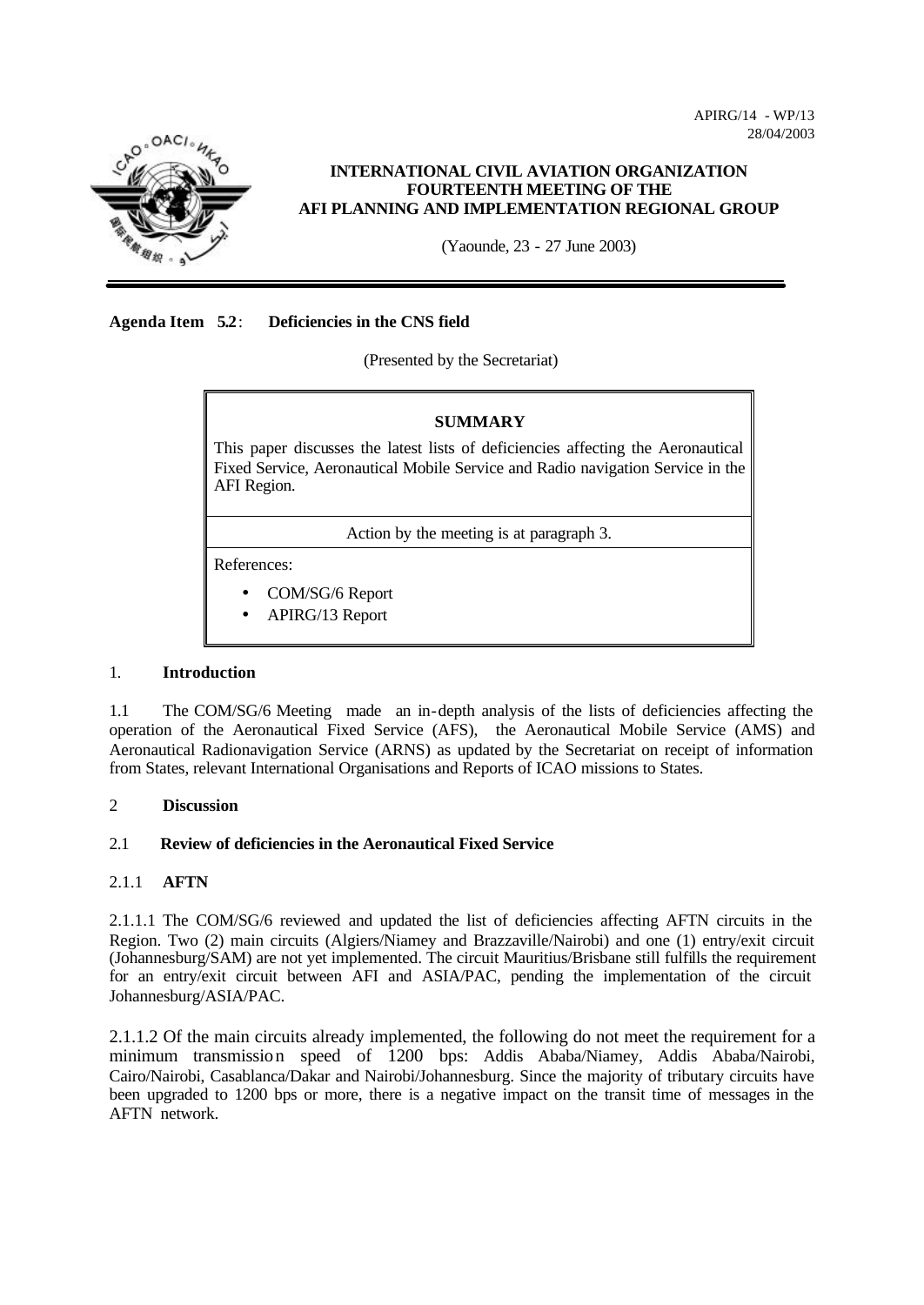2.1.1.4 The COM/SG/6 meeting formulated Draft Conclusions regarding these main circuits and a number of AFTN tributary circuits yet to be implemented (**WP/5 refers**).

2.1.1.5 The updated list of deficiencies in the AFTN field is shown at **Appendix A** to this working paper. The following draft Conclusion was formulated:

#### **DRAFT CONCLUSION 6/14 : ELIMINATION OF AFTN DEFICIENCIES**

**That, as a matter of urgency, States/Organizations mentioned in the list of AFTN deficiencies at Appendix A to this working paper should implement available technical solutions for the elimination of reported deficiencies.**

#### **2.1.2 ATS/DS**

2.1.2.1 The COM/SG/6 noted that 3 States have not implemented any of 10 required ATS/DS circuits. Out of a total of 205 ATS/DS circuits required in the AFI air navigation plan (ANP), there are 54 nonimplemented circuits, or 26.6% of the required circuits.

2.1.2.2 The COM/SG/6 therefore updated the list of ATS/DS deficiencies in the AFI Region as shown in **Appendix B** to this working paper. The following draft Conclusion was formulated:

#### **DRAFT CONCLUSION 6/15 : ELIMINATION OF ATS/DS DEFICIENCIES**

**That, as a matter of urgency, States mentioned in the list of ATS/DS deficiencies at Appendix 4E to this part of the report should implement available solutions for the elimination of reported deficiencies.**

#### 2.3 **Review of deficiencies in the Aeronautical Mobile Service**

2.3.1 The COM/SG/6 reviewed the implementation and performance of the aeronautical mobile service in the AFI Region, and identified deficiencies still to be resolved in this field. The updated list of AMS deficiencies is shown at **Appendix C** to this working paper. The following draft Conclusion was formulated:

**DRAFT CONCLUSION 6/17 : ELIMINATION OF AMS DEFICIENCIES**

### **That, as a matter of urgency, States mentioned in the list of AMS deficiencies at Appendix C to this part of the report should implement available solutions for the elimination of reported deficiencies.**

#### 2.4 **Aeronautical Radionavigation Service**

2.4.1 The COM/SG/6 noted that 37 radio navigation facilities required in the AFI air navigation plan are still to be implemented - most of them being intended for en-route operations. It also pointed out situations where unimplemented or unserviceable ARNS facilities tend to be reported in the list of deficiencies on a nearly permanent basis.

2.4.2 The following draft Conclusion was formulated accordingly: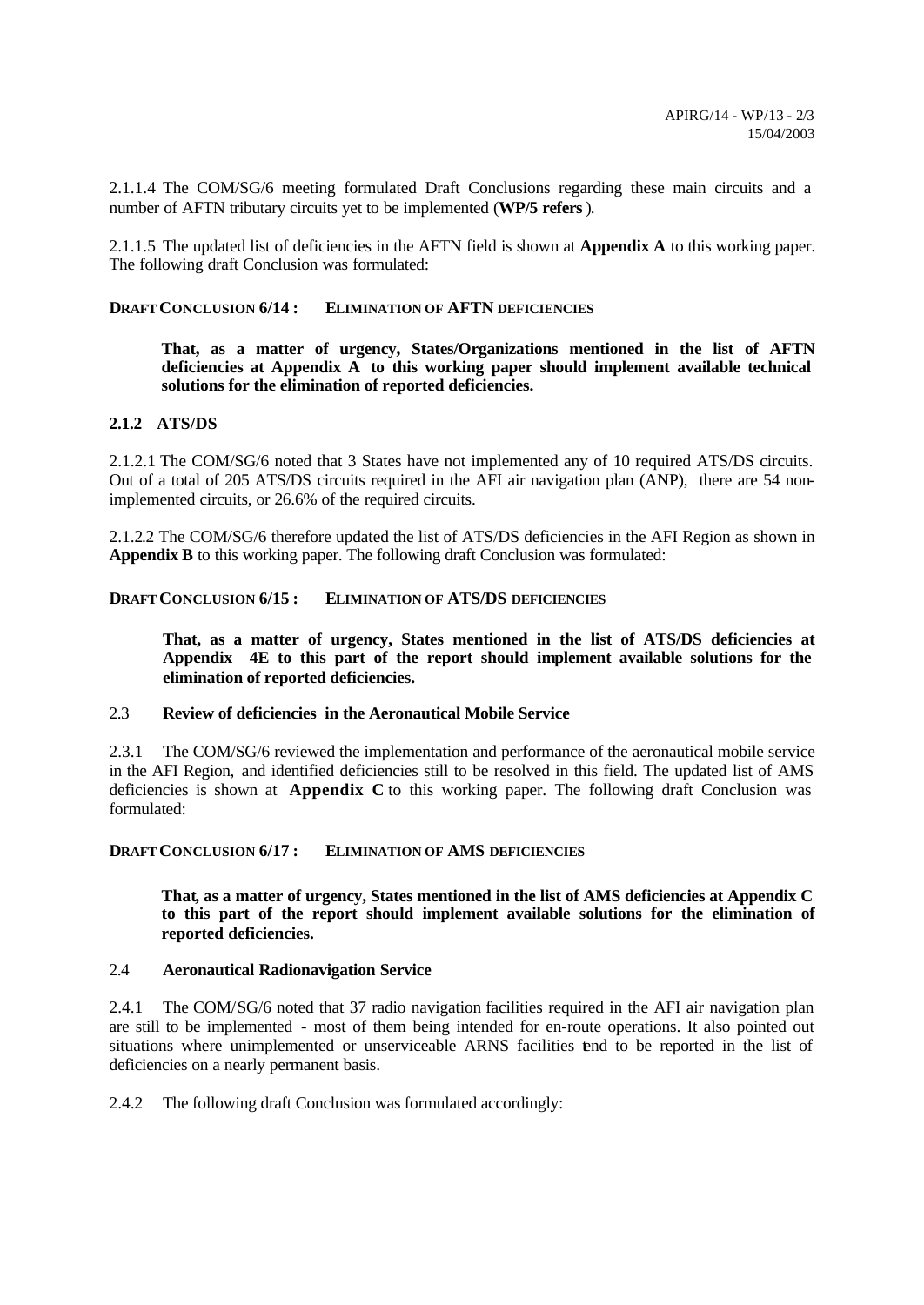**Draft Conclusion 6/19 : Elimination of ARNS deficiencies**

**That, as a matter of urgency:**

- **a) States mentioned in the list of deficiencies in aeronautical radio navigation service (ARNS) at Appendix D to this working paper should implement available solutions for the elimination of reported deficiencies; and**
- **b) The Secretariat examine with States concerned cases where radio navigation aids required in the AFI ANP have not yet been implemented and tend to permanently be reported in the list of deficiencies.**

## 2.5 **Progress in alleviation of deficiencies.**

2.5.1 The following table gives an idea of the progress achieved in eliminating deficiencies in the CNS field since APIRG/11 (1998).

|                        |             | <b>Number of Deficiencies</b> |            |             |  |  |  |  |  |  |
|------------------------|-------------|-------------------------------|------------|-------------|--|--|--|--|--|--|
| <b>APIRG Meetings</b>  | <b>AFTN</b> | <b>ATS/DS</b>                 | <b>AMS</b> | <b>ARNS</b> |  |  |  |  |  |  |
| <b>APIRG/11 (1998)</b> | 31          | 59                            | 19         | 75          |  |  |  |  |  |  |
| APIRG/12 (1999)        | 20          | 45                            | 14         | 64          |  |  |  |  |  |  |
| <b>APIRG/13 (2001)</b> | 14          | 53                            | 14         | 60          |  |  |  |  |  |  |
| <b>APIRG/14 (2003)</b> | 11          | 50                            | 9          | 42          |  |  |  |  |  |  |

2.5.2 It shows that, though tangible efforts have been made by States since APIRG/13, there is still a lot to be done in the alleviation of CNS deficiencies in the AFI Region.

## 3. **Action by the Meeting**

3.1 The APIRG/14 Meeting is invited to:

a) take note of the information contained in this working paper; and

------------------------

b) adopt the Draft Conclusions 6/14, 6/15, 6/17 and 6/19 reiterating APIRG Conclusions related to the elimination of CNS deficiencies.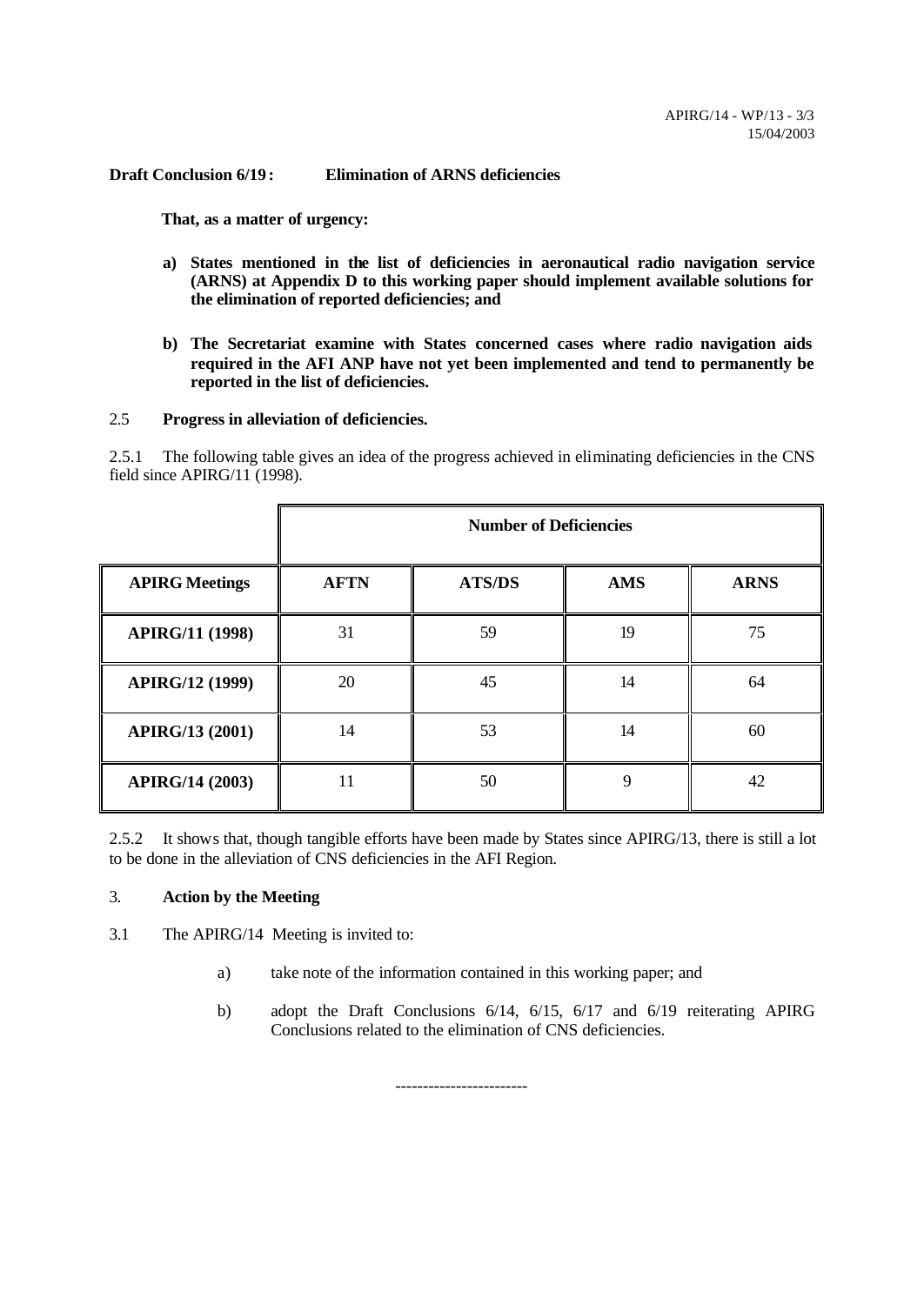## *List of AFTN Deficiencies*

|                          | <b>StateName Requirements</b> | <b>Facilities or</b><br><b>Services</b> | <b>Description of</b><br><b>Deficiency</b> | <b>Date</b><br>first<br>reported | <b>Comments on</b><br><b>Deficiency</b> | <b>Description of</b><br><b>Corrective action</b>                  | <b>Executing Body</b>                 | <b>Target</b><br>date for<br>implement | <b>Priority</b> |
|--------------------------|-------------------------------|-----------------------------------------|--------------------------------------------|----------------------------------|-----------------------------------------|--------------------------------------------------------------------|---------------------------------------|----------------------------------------|-----------------|
| Algeria                  |                               |                                         |                                            |                                  |                                         |                                                                    |                                       |                                        |                 |
|                          | AFTN Plan, AFI Rec.<br>9/7    | <b>Algiers AFTN Centre</b>              | Main circuit<br>Algiers/Niamey             | 1998                             | Unreliable                              | VSAT being<br>implemented                                          | Algeria, ASECNA                       | 2002                                   | U               |
| Angola                   |                               |                                         |                                            |                                  |                                         |                                                                    |                                       |                                        |                 |
|                          | AFTN Plan, AFI Rec.<br>9/7    | Luanda AFTN centre                      | Circuit<br>Luanda/Brazzaville              | 1998                             | Not implemented                         | To implement VSAT                                                  | Angola, ASECNA                        |                                        | U               |
| <b>Burundi</b>           |                               |                                         |                                            |                                  |                                         |                                                                    |                                       |                                        |                 |
|                          | AFTN Plan, AFI Rec.<br>9/7    | Bujumbura AFTN<br>Centre                | Circuit<br>Bujumbura/Johannes<br>burg      | 2002                             | Not implemented                         | VSAT being<br>implemented                                          | Burundi, South                        | 2003                                   | U               |
| Congo                    |                               |                                         |                                            |                                  |                                         |                                                                    |                                       |                                        |                 |
|                          | AFTN Plan, AFI Rec.<br>9/7    | <b>Brazzaville AFTN</b><br>centre       | Circuit<br>Brazzaville/Luanda              | 1998                             | Not implemented                         | To implement VSAT                                                  | ASECNA, Angola                        |                                        | A               |
|                          | AFTN Plan, AFI Rec.<br>9/7    | <b>Brazzaville AFTN</b><br>centre       | Main circuit<br>Brazzaville/Nairobi        | 1998                             | Not implemented                         | Implementation<br>through public data<br>networks in<br>discussion | ASECNA, Kenya                         |                                        | U               |
|                          | AFTN Plan, AFI Rec.<br>9/7    | <b>Brazzaville AFTN</b><br>centre       | Circuit<br>Brazzaville/Sao Tome            | 1998                             | Not implemented                         | VSAT to be installed<br>at Sao Tome by<br>Ghana CAA                | ASECNA, Sao Tome<br>& Principe, Ghana | 2003                                   | U               |
| <b>Equatorial Guinea</b> |                               |                                         |                                            |                                  |                                         |                                                                    |                                       |                                        |                 |
|                          | AFTN Plan, AFI Rec.<br>9/7    | Malabo AFTN centre                      | Circuit Malabo/Bata                        | 2001                             | Bata has no AFTN<br>connection          | VSAT planned                                                       | <b>ASECNA</b>                         | 2003                                   | U               |
| Eritrea                  |                               |                                         |                                            |                                  |                                         |                                                                    |                                       |                                        |                 |
|                          | AFTN Plan, AFI Rec.<br>9/7    | Asmara AFTN centre                      | Circuit Asmara/Addis<br>Ababa              | 1998                             | The circuit has been<br>disconnected    | To be restored                                                     | Eritrea, Ethiopia                     |                                        | U               |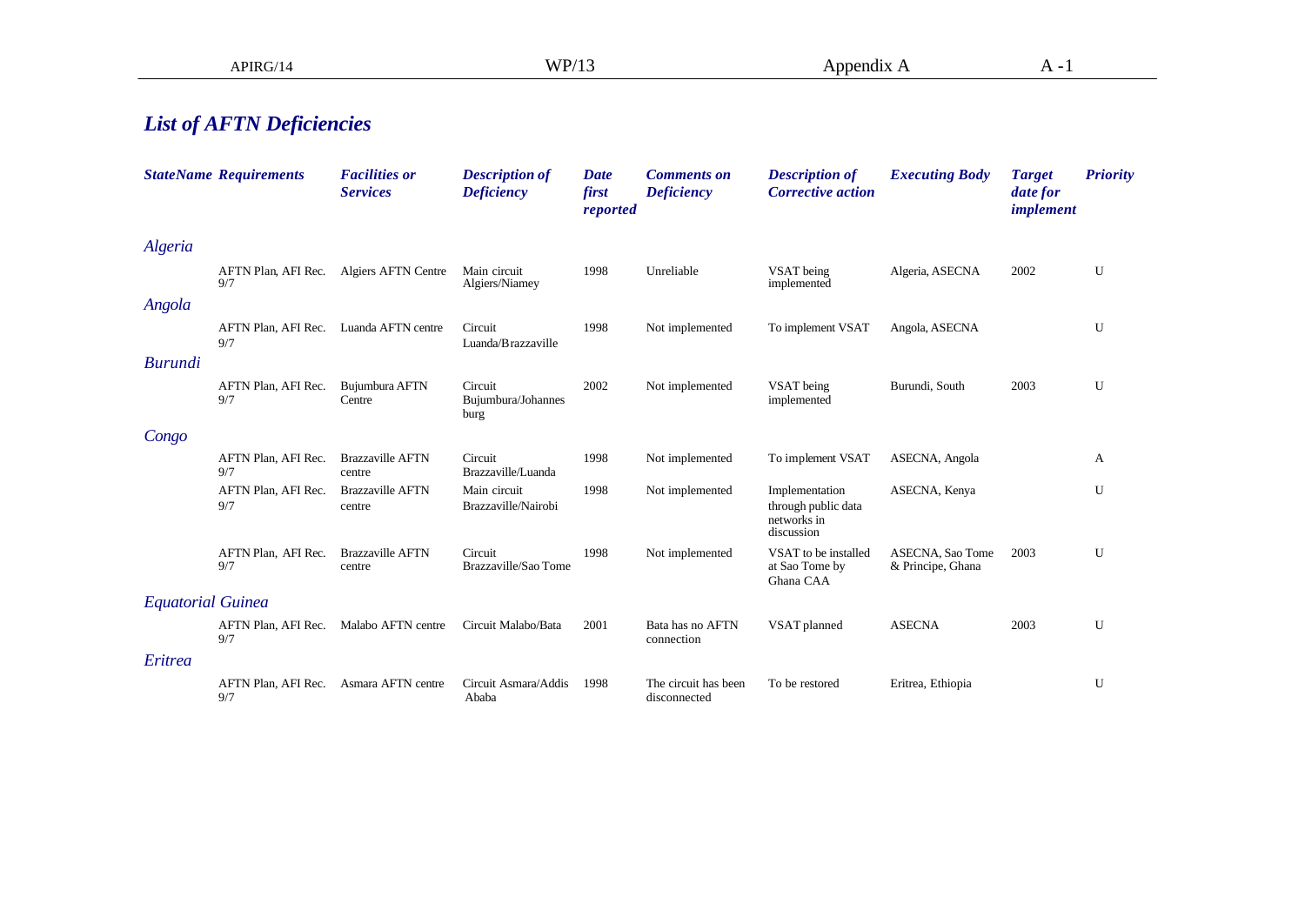| APIRG/14      |                                               |                                         | WP/13                                      |                           |                                         | Appendix A                                                         |                                       | $A - 2$                                |                 |
|---------------|-----------------------------------------------|-----------------------------------------|--------------------------------------------|---------------------------|-----------------------------------------|--------------------------------------------------------------------|---------------------------------------|----------------------------------------|-----------------|
|               | <b>StateName Requirements</b>                 | <b>Facilities or</b><br><b>Services</b> | <b>Description of</b><br><b>Deficiency</b> | Date<br>first<br>reported | <b>Comments on</b><br><b>Deficiency</b> | <b>Description of</b><br><b>Corrective action</b>                  | <b>Executing Body</b>                 | <b>Target</b><br>date for<br>implement | <b>Priority</b> |
| Ethiopia      |                                               |                                         |                                            |                           |                                         |                                                                    |                                       |                                        |                 |
|               | AFTN Plan, AFI Rec.<br>9/7                    | Addis Ababa AFTN<br>centre              | Circuit Addis<br>Ababa/Asmara              | 1998                      | This circuit has been<br>disconnected   | To be restored                                                     | Ethiopia, Eritrea                     |                                        | U               |
|               | AFTN Plan, AFI Rec.<br>9/7                    | Addis Ababa AFTN<br>centre              | Circuit Addis<br>Ababa/Khartoum            | 1996                      | Not implemented                         | VSAT NAFISAT in<br>project                                         | Ethiopia, Sudan                       |                                        | A               |
| Guinea Bissau |                                               |                                         |                                            |                           |                                         |                                                                    |                                       |                                        |                 |
|               | AFTN Plan, AFI Rec.<br>9/7                    | <b>Bissau AFTN</b> centre               | Circuit Bissau/Dakar                       | 1998                      | Not implemented                         | VSAT planned                                                       | ASECNA, Guinea<br><b>Bissau</b>       |                                        | U               |
| Kenya         |                                               |                                         |                                            |                           |                                         |                                                                    |                                       |                                        |                 |
|               | AFTN Plan, AFI Rec.<br>9/7                    | Nairobi AFTN centre                     | Main circuit<br>Nairobi/Brazzaville        | 1998                      | Not implemented                         | Implementation<br>through public data<br>networks in<br>discussion | Kenya, ASECNA                         |                                        | U               |
| <b>Niger</b>  |                                               |                                         |                                            |                           |                                         |                                                                    |                                       |                                        |                 |
|               | 9/7                                           | AFTN Plan, AFI Rec. Niamey AFTN centre  | Main circuit<br>Niamey/Algiers             | 1998                      | Unreliable                              | VSAT being<br>implemented                                          | ASECNA, Algeria                       | 2002                                   | U               |
| Rwanda        |                                               |                                         |                                            |                           |                                         |                                                                    |                                       |                                        |                 |
|               | AFTN Plan, AFI Rec. Kigali AFTN centre<br>9/7 |                                         | Circuit<br>Kigali/Johannesburg             | 2002                      | Not implemented                         | VSAT being<br>considered                                           | Rwanda, South                         | June 2003                              | U               |
|               | Sao Tome & Principe                           |                                         |                                            |                           |                                         |                                                                    |                                       |                                        |                 |
|               | AFTN Plan, AFI Rec.<br>9/7                    | Sao Tome AFTN<br>centre                 | Circuit Sao<br>Tome/Brazzaville            | 1998                      | Not implemented                         | VSAT to be installed<br>at Sao Tome by<br>Ghana CAA                | Sao Tome & Principe,<br>ASECNA, Ghana | 2003                                   | U               |
| Senegal       |                                               |                                         |                                            |                           |                                         |                                                                    |                                       |                                        |                 |
|               | AFTN Plan, AFI Rec.<br>9/7                    | Dakar AFTN centre                       | Circuit Dakar/Bissau                       | 1998                      | Not implemented                         | VSAT planned                                                       | ASECNA, Guinea<br>Bissau              |                                        | U               |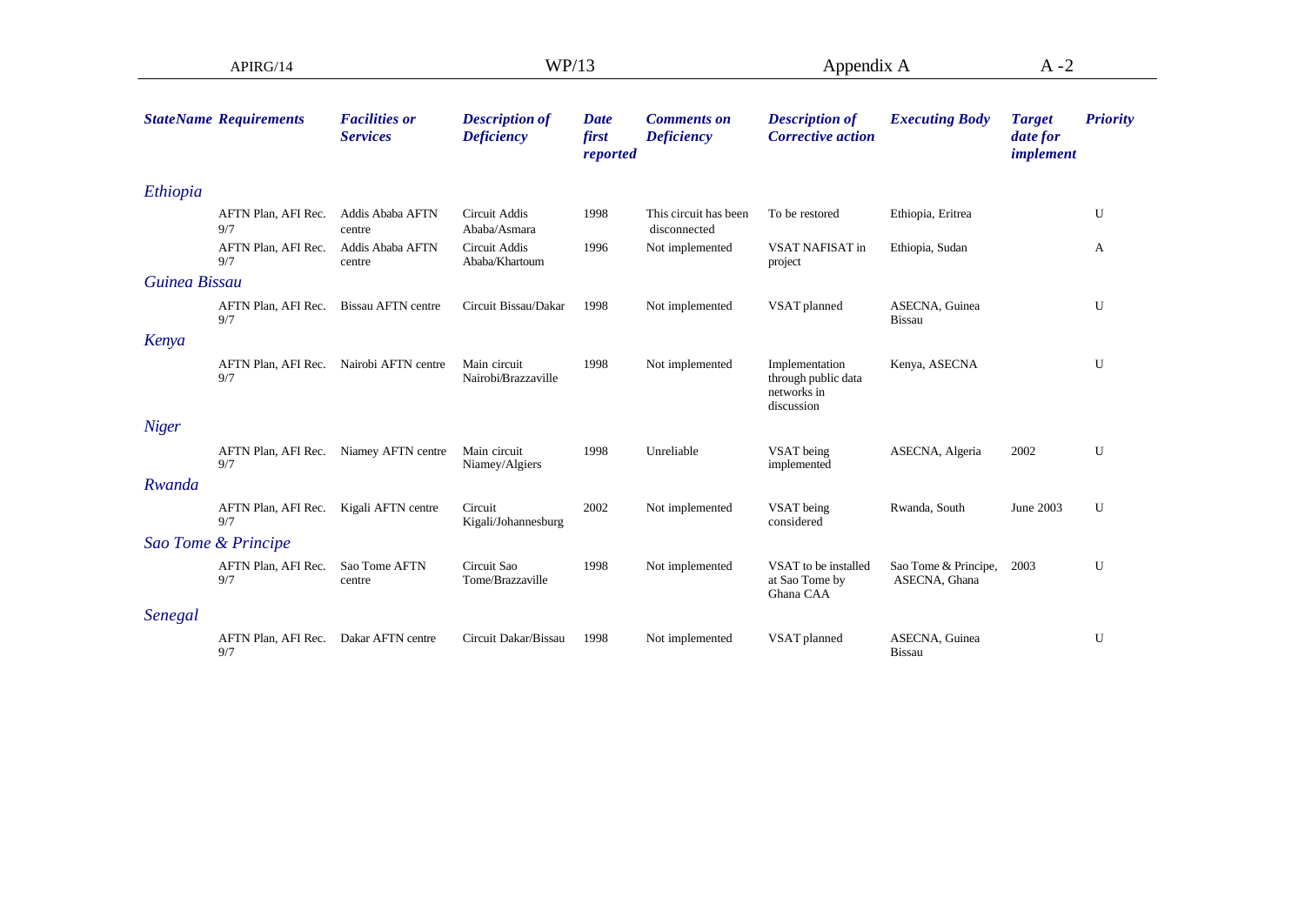|                     | <b>StateName Requirements</b> | <b>Facilities or</b><br><b>Services</b> | <b>Description of</b><br><b>Deficiency</b>                      | <b>Date</b><br>first<br><i>reported</i> | <b>Comments on</b><br><b>Deficiency</b> | <b>Description of</b><br><b>Corrective action</b>                 | <b>Executing Body</b>      | <b>Target</b><br>date for<br><i>implement</i> | <b>Priority</b> |
|---------------------|-------------------------------|-----------------------------------------|-----------------------------------------------------------------|-----------------------------------------|-----------------------------------------|-------------------------------------------------------------------|----------------------------|-----------------------------------------------|-----------------|
| <b>South Africa</b> |                               |                                         |                                                                 |                                         |                                         |                                                                   |                            |                                               |                 |
|                     | AFTN Plan, AFI Rec.<br>9/7    | Johannesburg AFTN<br>centre             | Inter-regional circuit<br>Johannesburg/SAM<br>(Buenos Aires)    | 1996                                    | Not implemented                         | CAFSAT VSAT being<br>implemented in<br>Johannesburg               | South Africa,<br>Argentina | 2003                                          | U               |
|                     | AFTN Plan, AFI Rec.<br>9/7    | Johannesburg AFTN<br>centre             | Inter-regional circuit<br>Johannesburg/ASIA/<br>PAC (Australia) | 2002                                    | Not implemented                         | Awaiting designation<br>of entry/exit point in<br><b>ASIA/PAC</b> | South Africa,<br>Australia |                                               | U               |
|                     | AFTN Plan, AFI Rec.<br>9/7    | Johannesburg AFTN<br>centre             | Circuit<br>Johannesburg/Bujum<br>bura                           | 2002                                    | Not implemented                         | VSAT being<br>implemented                                         | South Africa,              | 2003                                          | U               |
|                     | AFTN Plan, AFI Rec.<br>9/7    | Johannesburg AFTN<br>centre             | Circuit<br>Johannesburg/Kigali                                  | 2002                                    | Not implemented                         | VSAT being<br>considered.                                         | South Africa,              |                                               | U               |
| Sudan               |                               |                                         |                                                                 |                                         |                                         |                                                                   |                            |                                               |                 |
|                     | AFTN Plan, AFI Rec.<br>9/7    | Khartoum AFTN<br>centre                 | Circuit<br>Khartoum/Addis<br>Ababa                              | 1996                                    | Not implemented                         | VSAT NAFISAT in<br>project                                        | Ethiopia, Sudan            |                                               | A               |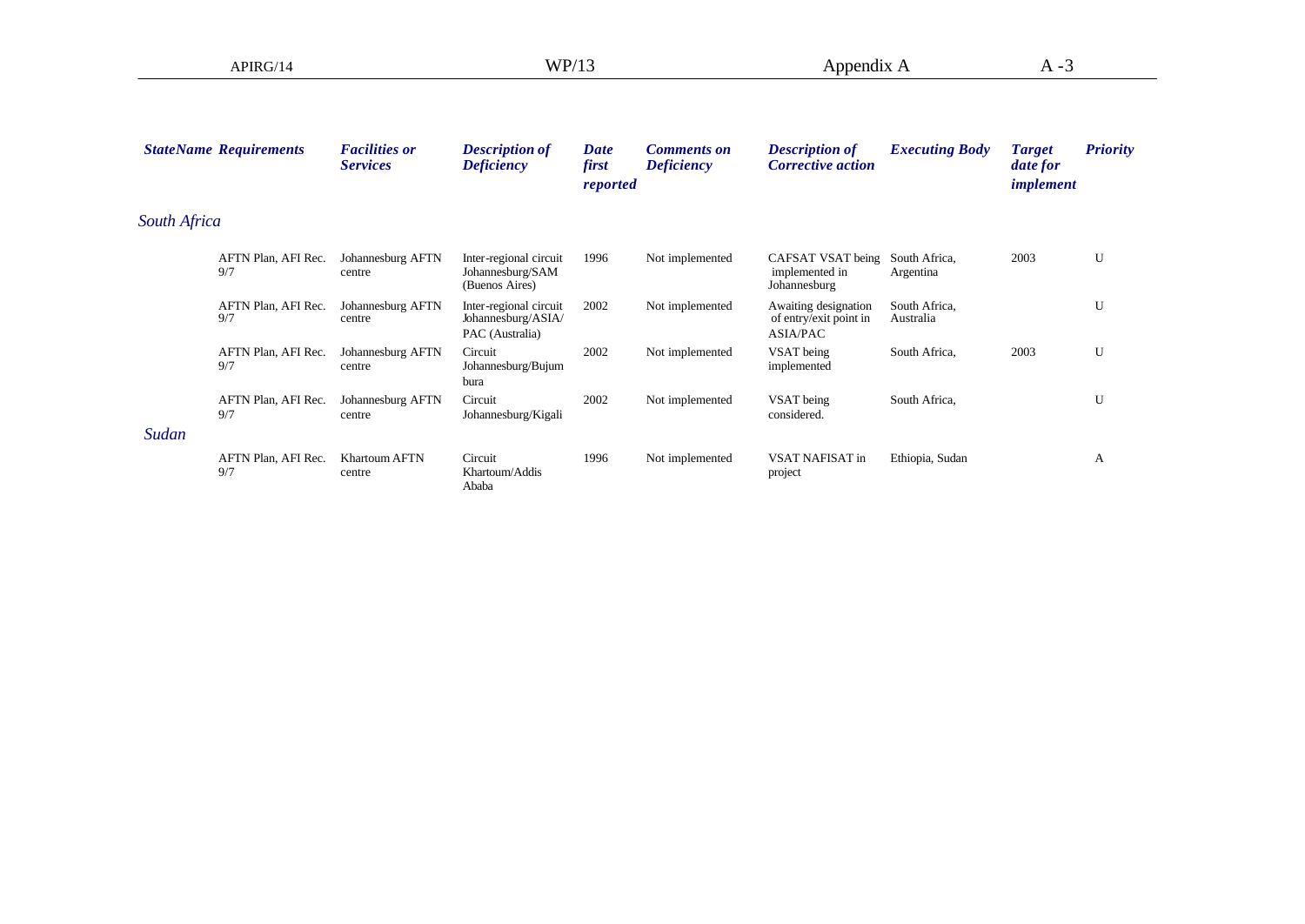# *List of ATS/DS Deficiencies*

|                     | <b>StateName Requirements</b>                          | <b>Facilities or</b><br><b>Services</b> | <b>Description of</b><br><b>Deficiency</b> | <b>Date</b><br>first<br>reported | <b>Comments on</b><br><b>Deficiency</b>                                          | <b>Description of</b><br><b>Corrective action</b>                                                                                     | <b>Executing Body</b> | <b>Target</b><br>date for<br>implement | <b>Priority</b> |
|---------------------|--------------------------------------------------------|-----------------------------------------|--------------------------------------------|----------------------------------|----------------------------------------------------------------------------------|---------------------------------------------------------------------------------------------------------------------------------------|-----------------------|----------------------------------------|-----------------|
| Algeria             |                                                        |                                         |                                            |                                  |                                                                                  |                                                                                                                                       |                       |                                        |                 |
|                     | ATS Direct Speech<br>Circuits Plan, AFI/7<br>Rec. 9/9  | Algiers ACC-FIC                         | Circuit Algiers/Dakar 1998                 |                                  | PSTN in use                                                                      | VSAT being<br>implemented                                                                                                             | Algeria, ASECNA       | 2002                                   | A               |
|                     | ATS Direct Speech<br>Circuit s Plan, AFI/7<br>Rec. 9/9 | Algiers ACC-FIC                         | Circuit                                    | 1998                             | To be improved                                                                   | VSAT being<br>implemented                                                                                                             | Algeria, ASECNA       | 2002                                   | U               |
|                     | ATS Direct Speech<br>Circuits Plan, AFI/7<br>Rec. 9/9  | Algiers ACC-FIC                         | Circuit Algiers/Tripoli                    |                                  |                                                                                  | Implement LTF circuit Algeria, Libya                                                                                                  |                       |                                        | U               |
| Angola              |                                                        |                                         |                                            |                                  |                                                                                  |                                                                                                                                       |                       |                                        |                 |
|                     | ATS Direct Speech<br>Circuits Plan, AFI/7<br>Rec. 9/9  | Luanda FIC                              | Circuit Luanda/Accra                       | 1998                             | Inmarsat phone used<br>from Luanda.<br>Inmarsat Phone also<br>available in Accra | VSAT under<br>consideration                                                                                                           | Angola, Ghana         |                                        | U               |
|                     | ATS Direct Speech<br>Circuits Plan, AFI/7<br>Rec. 9/9  | Luanda FIC                              | Circuit<br>Luanda/Atlantico                | 1998                             | Not implemented                                                                  | Implement circuit                                                                                                                     | Angola, Brazil        |                                        | A               |
|                     | ATS Direct Speech<br>Circuits Plan, AFI/7<br>Rec. 9/9  | Luanda FIC                              | Circuit<br>Luanda/Brazzaville              | 1998                             | PSTN used via<br>Inmarsat                                                        | To implement LTF<br>circuit                                                                                                           | Angola, ASECNA        |                                        | A               |
| <b>Botswana</b>     |                                                        |                                         |                                            |                                  |                                                                                  |                                                                                                                                       |                       |                                        |                 |
|                     | ATS Direct Speech<br>Circuits Plan, AFI/7<br>Rec. 9/9  | Francistown TWR                         | Circuit<br>Francistown/Bulawa<br>yo        | 2002                             | Proposal for deletion<br>with States                                             |                                                                                                                                       | Botswana,             |                                        | А               |
| <b>Burkina Faso</b> |                                                        |                                         |                                            |                                  |                                                                                  |                                                                                                                                       |                       |                                        |                 |
|                     | ATS Direct Speech<br>Circuits Plan, AFI/7<br>Rec. 9/9  | <b>Bobo Dioulasso</b>                   | Circuit Bobo<br>Dioulasso/Accra            | 1998                             | PSTN in use                                                                      | VSAT planned by<br><b>ASECNA</b>                                                                                                      | ASECNA, Ghana         | 2002                                   | A               |
|                     | ATS Direct Speech<br>Circuits Plan, AFI/7<br>Rec. 9/9  | Ouagadougou APP                         | Circuit<br>Ouagadougou/Accra               | 1998                             | PSTN in use                                                                      | To implement LTF<br>circuit using existing<br>VSATs in Accra and<br>Ougadougou.<br>Digitalization of<br>VSAT in progress at<br>Accra. | ASECNA, Ghana         | 2003                                   | A               |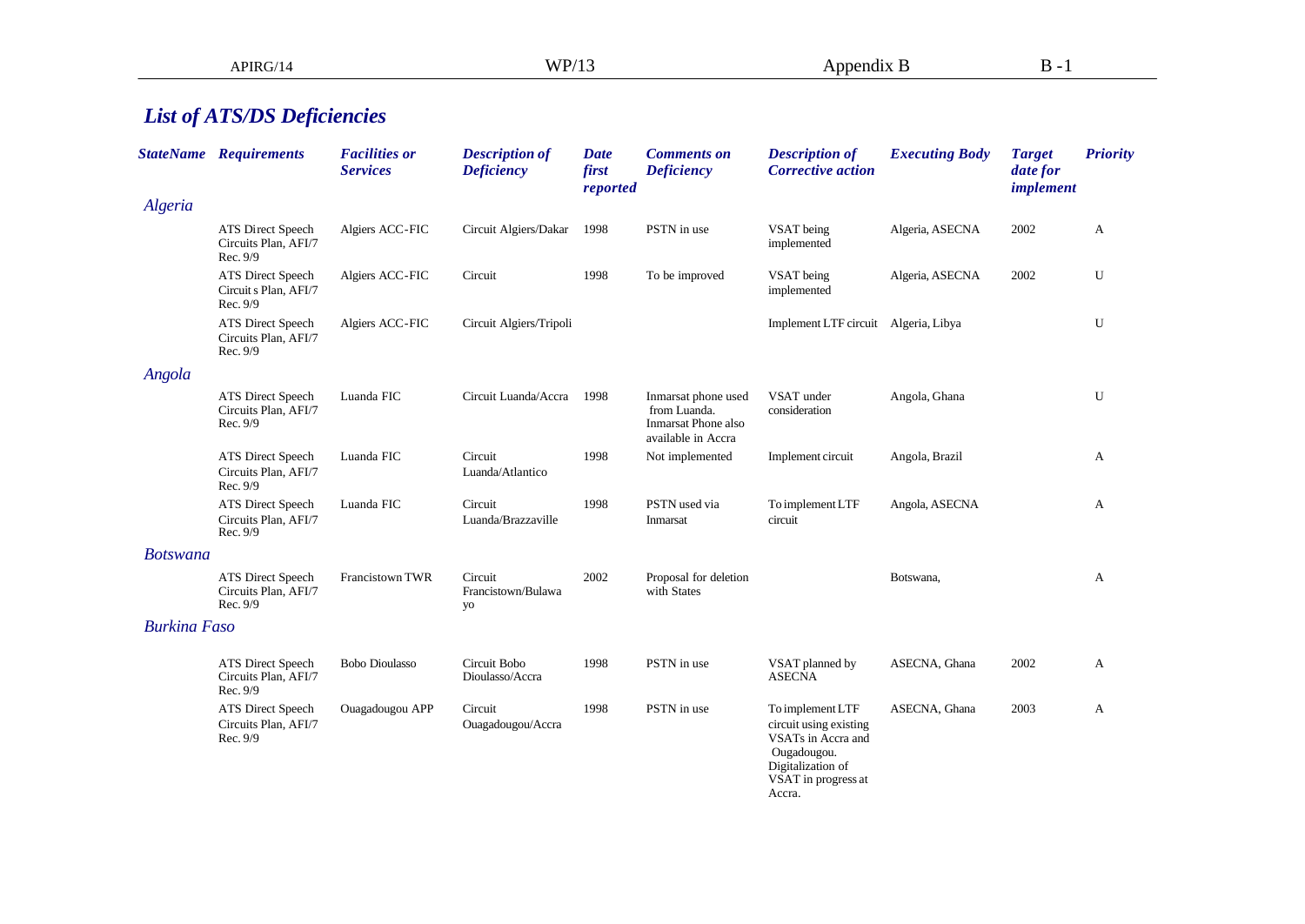| APIRG/14       |                                                              |                            | WP/13                                 |      |                                 | Appendix B                                                                       |                        | $B - 2$ |   |
|----------------|--------------------------------------------------------------|----------------------------|---------------------------------------|------|---------------------------------|----------------------------------------------------------------------------------|------------------------|---------|---|
|                | <b>ATS Direct Speech</b><br>Circuits Plan, AFI/7<br>Rec. 9/9 | Ouagadougou APP            | Circuit<br>Ouagadougou/Niamt<br>ougou | 2002 | Not implemented                 | VSAT planned by<br>Ghana CAA at<br>Niamtougou                                    | ASECNA, Togo,<br>Ghana |         | B |
| <b>Burundi</b> |                                                              |                            |                                       |      |                                 |                                                                                  |                        |         |   |
|                | <b>ATS Direct Speech</b><br>Circuits Plan, AFI/7<br>Rec. 9/9 | Bujumbura APP              | Circuit<br>Bujumbura/Dar es<br>Salaam | 1998 | Not implemented                 | VSAT being<br>implemented at<br>Bujumbura                                        | Burundi, Tanzania      | 2003    | U |
|                | ATS Direct Speech<br>Circuits Plan, AFI/7<br>Rec. 9/9        | Bujumbura APP              | Circuit<br>Bujumbura/Goma             | 1998 | Not implemented                 |                                                                                  | Burundi, DR Congo      |         | U |
|                | <b>ATS Direct Speech</b><br>Circuits Plan, AFI/7<br>Rec. 9/9 | Bujumbura APP              | Circuit<br>Bujumbura/Kigali           | 2002 | Not implemented                 | VSAT under<br>consideratiion                                                     | Burundi, Rwanda        |         | U |
|                | ATS Direct Speech<br>Circuits Plan, AFI/7<br>Rec. 9/9        | Bujumbura APP              | Circuit<br>Bujumbura/Kinshasa         | 1998 | Not implemented                 | VSAT being<br>implemented at<br>Bujumbura                                        | Burundi, DR Congo      | 2003    | U |
| Cameroon       |                                                              |                            |                                       |      |                                 |                                                                                  |                        |         |   |
|                | <b>ATS Direct Speech</b><br>Circuits Plan, AFI/7<br>Rec. 9/9 | Douala APP                 | Circuit Douala/Bata                   | 1998 | Not implemented                 | VSAT planned at<br>Bata                                                          | <b>ASECNA</b>          |         | A |
|                | Central African Republic                                     |                            |                                       |      |                                 |                                                                                  |                        |         |   |
|                | ATS Direct Speech<br>Circuits Plan, AFI/7<br>Rec. 9/9        | Bangui APP                 | Circuit<br>Bangui/Gbadolite           | 1998 | Not implemented                 | Could be<br>implemented via<br>Brazzaville if a<br>circuit<br>Kinshasa/Gbadolite | ASECNA, DR Congo       |         | A |
| Chad           |                                                              |                            |                                       |      |                                 |                                                                                  |                        |         |   |
|                | <b>ATS Direct Speech</b><br>Circuits Plan, AFI/7<br>Rec. 9/9 | N'Djamena APP/FIC          | Circuit<br>N'Djamena/Khartoum         | 1998 | Not implemented                 | PSTN proposed by<br>ASECNA.                                                      | ASECNA, Sudan          |         | U |
|                | ATS Direct Speech<br>Circuits Plan, AFI/7<br>Rec. 9/9        | N'Djamena APP/FIC          | Circuit<br>N'Djamena/Tripoli          | 1998 | Not implemented                 | PSTN and Satphone<br>proposed by<br><b>ASECNA</b>                                | ASECNA, Libya          |         | U |
| Congo          |                                                              |                            |                                       |      |                                 |                                                                                  |                        |         |   |
|                | <b>ATS Direct Speech</b><br>Circuits Plan, AFI/7<br>Rec. 9/9 | <b>Brazzaville APP/FIC</b> | Circuit<br>Brazzaville/Khartoum       | 1998 | Not implemented                 | <b>VSAT AFISNET</b><br>proposed by<br><b>ASECNA</b>                              | ASECNA, Sudan          |         | U |
|                | ATS Direct Speech<br>Circuits Plan, AFI/7<br>Rec. 9/9        | Brazzaville APP/FIC        | Circuit<br>Brazzaville/Luanda         | 1998 | PSTN used via<br>Inmarsat phone | To implement LTF<br>circuit                                                      | Angola, ASECNA         |         | U |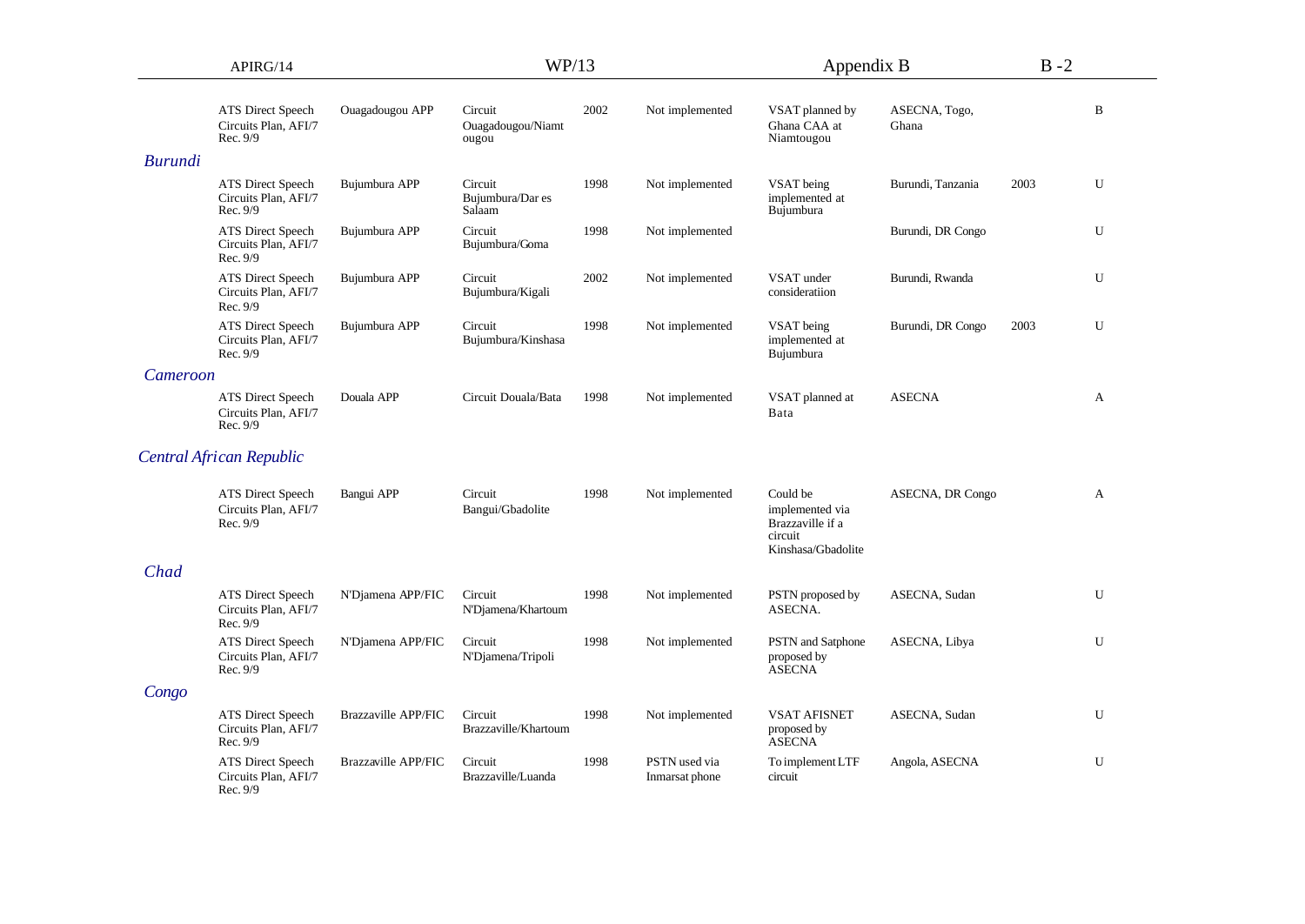| APIRG/14           |                                                              |                                         | WP/13                                      |                           |                                         | Appendix B                                                                       |                                       | $B - 3$                                |                 |
|--------------------|--------------------------------------------------------------|-----------------------------------------|--------------------------------------------|---------------------------|-----------------------------------------|----------------------------------------------------------------------------------|---------------------------------------|----------------------------------------|-----------------|
|                    | <b>StateName Requirements</b>                                | <b>Facilities or</b><br><b>Services</b> | <b>Description of</b><br><b>Deficiency</b> | Date<br>first<br>reported | <b>Comments on</b><br><b>Deficiency</b> | <b>Description of</b><br><b>Corrective action</b>                                | <b>Executing Body</b>                 | <b>Target</b><br>date for<br>implement | <b>Priority</b> |
|                    | ATS Direct Speech<br>Circuits Plan, AFI/7<br>Rec. 9/9        | <b>Brazzaville APP/FIC</b>              | Circuit<br>Brazzaville/Sao Tome            | 1998                      | Not implemented                         | VSAT to be installed<br>by Ghana CAA at<br>Sao Tome                              | ASECNA, Sao Tome<br>& Principe, Ghana | 2003                                   | U               |
| Dem. Rep. of Congo |                                                              |                                         |                                            |                           |                                         |                                                                                  |                                       |                                        |                 |
|                    | <b>ATS Direct Speech</b><br>Circuits Plan, AFI/7<br>Rec. 9/9 | <b>Bukavu TWR</b>                       | Circuit Bukavu/Kigali 1996                 |                           | Not implemented                         |                                                                                  | DR Congo, Rwanda                      |                                        | А               |
|                    | <b>ATS Direct Speech</b><br>Circuits Plan, AFI/7<br>Rec. 9/9 | Gbadolite TWR                           | Circuit<br>Gbadolite/Bangui                | 2002                      | Not implemented                         | Could be<br>implemented via<br>Brazzaville if a<br>circuit<br>Kinshasa/Gbadolite | DR Congo, ASECNA                      |                                        | A               |
|                    | ATS Direct Speech<br>Circuits Plan, AFI/7<br>Rec. 9/9        | Goma APP                                | Cicuit<br>Goma/Bujumbura                   | 1998                      | Not implemented                         |                                                                                  | DR Congo, Burundi                     |                                        | U               |
|                    | ATS Direct Speech<br>Circuits Plan, AFI/7<br>Rec. 9/9        | Goma APP                                | Circuit Goma/Kigali                        | 1998                      | Not implemented                         |                                                                                  | DR Congo, Rwanda                      |                                        | U               |
|                    | ATS Direct Speech<br>Circuits Plan, AFI/7<br>Rec. 9/9        | Kinshasa FIC                            | Circuit<br>Kinshasa/Bujumbura              | 2002                      | Not implemented                         | VSAT being<br>implemented in<br>Bujumbura                                        | DR Congo, Burundi                     | 2003                                   | A               |
|                    | ATS Direct Speech<br>Circuits Plan, AFI/7<br>Rec. 9/9        | Kinshasa FIC                            | Circuit<br>Kinshasa/Entebbe                | 1996                      | Not implemented                         | <b>VSAT NAFISAT in</b><br>project                                                | DR Congo, Uganda                      |                                        | U               |
|                    | <b>ATS Direct Speech</b><br>Circuits Plan, AFI/7<br>Rec. 9/9 | Kinshasa FIC                            | Circuit<br>Kinshasa/Khartoum               | 1996                      | Inmarsat phone<br>available at Kinshasa | VSAT NAFISAT in<br>project                                                       | DR Congo, Sudan                       |                                        | U               |
|                    | ATS Direct Speech<br>Circuits Plan, AFI/7<br>Rec. 9/9        | Kinshasa FIC                            | Circuit<br>Kinshasa/Kigali                 | 1996                      | Not implemented                         | <b>VSAT SADC</b><br>operational in<br>Kinshasa, also in<br>project in Rwanda     | DR Congo, Rwanda                      |                                        | U               |
| Djibouti           |                                                              |                                         |                                            |                           |                                         |                                                                                  |                                       |                                        |                 |
|                    | ATS Direct Speech<br>Circuits Plan, AFI/7<br>Rec. 9/9        | Djibouti APP                            | Circuit<br>Djibouti/Hargeisa               | 1996                      | Not implemented                         | To implement LTF<br>circuit                                                      | Djibouti, Somalia                     |                                        | B               |
|                    | <b>ATS Direct Speech</b><br>Circuits Plan, AFI/7<br>Rec. 9/9 | Djibouti APP                            | Circuit Djibouti/Dire<br>Dawa              | 1996                      | Not implemented                         | To implement LTF<br>circuit                                                      | Djibouti, Ethiopia                    |                                        | А               |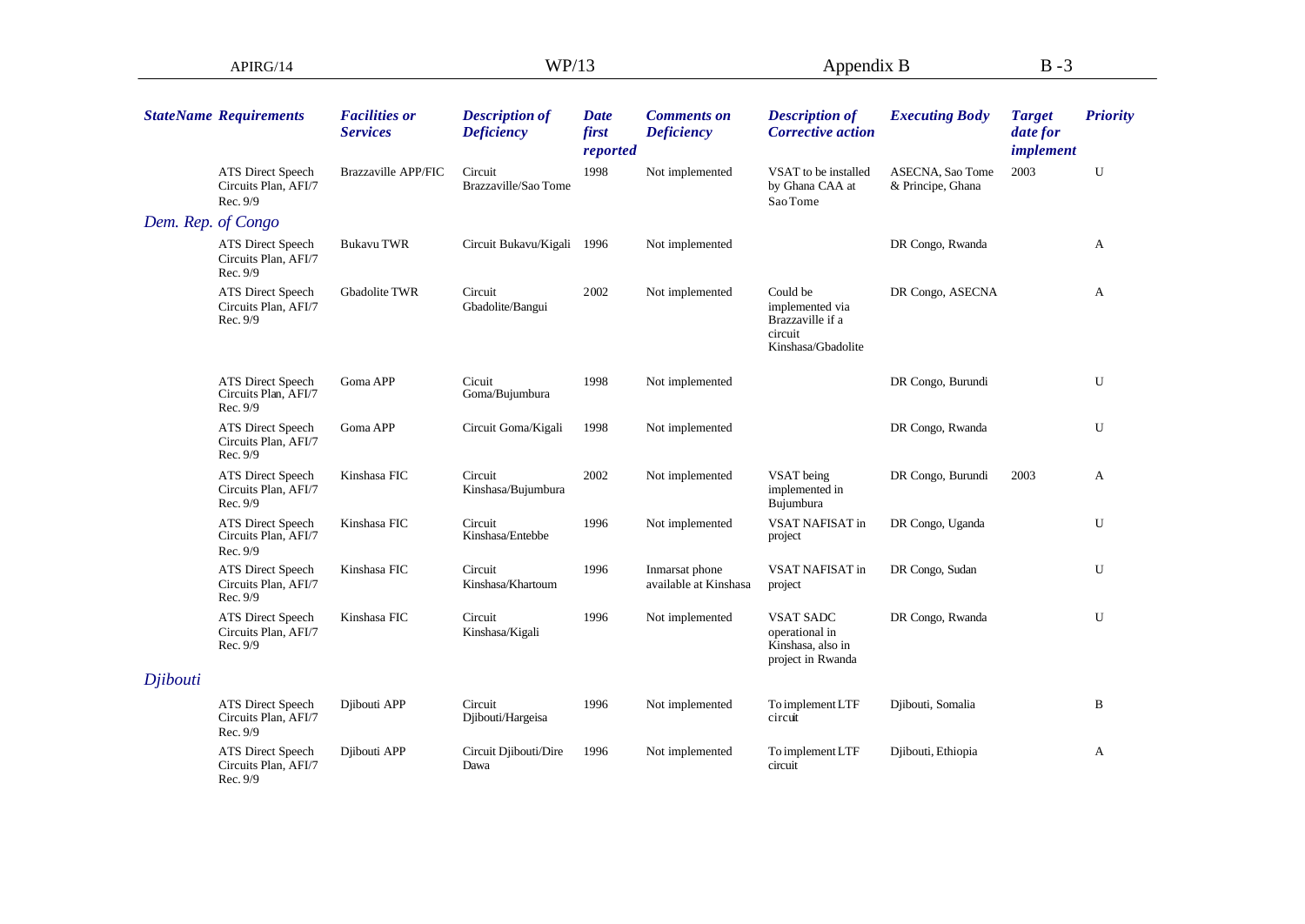| APIRG/14                 |                                                       |                                         | WP/13                                      |                                  |                                         | Appendix B                                                                      |                                       | $B - 4$                                |                 |
|--------------------------|-------------------------------------------------------|-----------------------------------------|--------------------------------------------|----------------------------------|-----------------------------------------|---------------------------------------------------------------------------------|---------------------------------------|----------------------------------------|-----------------|
|                          | <b>StateName Requirements</b>                         | <b>Facilities or</b><br><b>Services</b> | <b>Description of</b><br><b>Deficiency</b> | <b>Date</b><br>first<br>reported | <b>Comments on</b><br><b>Deficiency</b> | <b>Description of</b><br><b>Corrective action</b>                               | <b>Executing Body</b>                 | <b>Target</b><br>date for<br>implement | <b>Priority</b> |
| Egypt                    |                                                       |                                         |                                            |                                  |                                         |                                                                                 |                                       |                                        |                 |
|                          | ATS Direct Speech<br>Circuits Plan, AFI/7<br>Rec. 9/9 | Cairo ACC                               | Circuit<br>Cairo/Khartoum                  | 1996                             | Not implemented                         | LTF circuit via PTTs<br>proposed by Egypt<br>until VSAT NAFISAT<br>implemented. | Egypt, Sudan                          |                                        | U               |
| <b>Equatorial Guinea</b> |                                                       |                                         |                                            |                                  |                                         |                                                                                 |                                       |                                        |                 |
|                          | ATS Direct Speech<br>Circuits Plan, AFI/7<br>Rec. 9/9 | Bata & Malabo APP                       | Circuit Bata/Malabo                        | 2002                             | Not implemented                         | VSAT planned                                                                    | <b>ASECNA</b>                         |                                        | U               |
|                          | ATS Direct Speech<br>Circuits Plan, AFI/7<br>Rec. 9/9 | Bata APP                                | Circuit Bata/Douala                        | 1996                             | Not implemented                         | VSAT planned                                                                    | <b>ASECNA</b>                         |                                        | A               |
|                          | ATS Direct Speech<br>Circuits Plan, AFI/7<br>Rec. 9/9 | Bata APP                                | Circuit Bata/Libreville 1996               |                                  | Not implemented                         | VSAT planned                                                                    | <b>ASECNA</b>                         |                                        | U               |
| Eritrea                  |                                                       |                                         |                                            |                                  |                                         |                                                                                 |                                       |                                        |                 |
|                          | ATS Direct Speech<br>Circuits Plan, AFI/7<br>Rec. 9/9 | Asmara ACC                              | Circuit<br>Asmara/AddisAbaba               | 1998                             | This circuit has been<br>disconnected   | To be restored                                                                  | Eritrea, Ethiopia                     |                                        | U               |
| Ethiopia                 |                                                       |                                         |                                            |                                  |                                         |                                                                                 |                                       |                                        |                 |
|                          | ATS Direct Speech<br>Circuits Plan, AFI/7<br>Rec. 9/9 | Addis Ababa<br><b>ACC/FIC</b>           | Circuit Addis<br>Ababa/Asmara              | 1998                             | This circuit has been<br>disconnected   | To be restored                                                                  | Ethiopia, Eritrea                     |                                        | U               |
|                          | ATS Direct Speech<br>Circuits Plan, AFI/7<br>Rec. 9/9 | Dire Dawa TWR                           | Circuit Dire<br>Dawa/Djibouti              | 1996                             | Not implemented                         | Implement LTF circuit Ethiopia, Djibouti                                        |                                       |                                        | U               |
| Gabon                    |                                                       |                                         |                                            |                                  |                                         |                                                                                 |                                       |                                        |                 |
|                          | ATS Direct Speech<br>Circuits Plan, AFI/7<br>Rec. 9/9 | Libreville ACC                          | Circuit Libreville/Bata 1996               |                                  | Not implemented                         | VSAT planned at<br>Bata                                                         | <b>ASECNA</b>                         |                                        | U               |
|                          | ATS Direct Speech<br>Circuits Plan, AFI/7<br>Rec. 9/9 | Libreville ACC                          | Circuit Libreville/Sao<br>Tome             | 1996                             | Not implemented                         | VSAT to be installed<br>by Ghana CAA at<br>Sao Tome                             | ASECNA, Sao Tome<br>& Principe, Ghana | 2003                                   | U               |
| Gambia                   |                                                       |                                         |                                            |                                  |                                         |                                                                                 |                                       |                                        |                 |
|                          | ATS Direct Speech<br>Circuits Plan, AFI/7<br>Rec. 9/9 | <b>Banjul APP</b>                       | Circuit Banjul/Bissau                      | 1996                             | Not implemented                         | VSAT being<br>considered                                                        | Gambia/Guinea<br><b>Bissau</b>        |                                        | U               |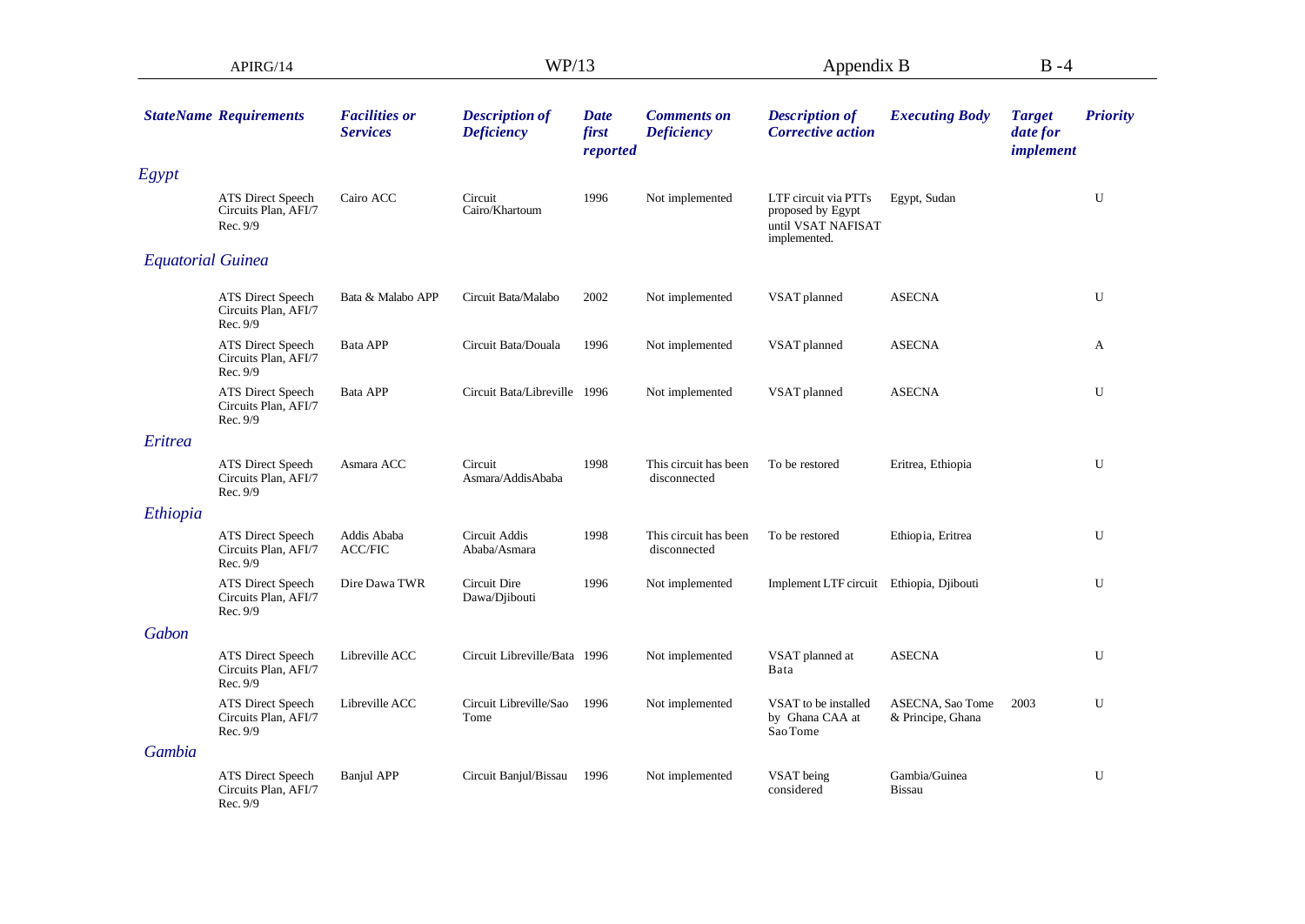| APIRG/14      |                                                              |                                         | WP/13                                      |                                  |                                                                           | Appendix B                                                                   |                                 | $B - 5$                                       |                 |
|---------------|--------------------------------------------------------------|-----------------------------------------|--------------------------------------------|----------------------------------|---------------------------------------------------------------------------|------------------------------------------------------------------------------|---------------------------------|-----------------------------------------------|-----------------|
|               | <b>StateName Requirements</b>                                | <b>Facilities or</b><br><b>Services</b> | <b>Description of</b><br><b>Deficiency</b> | <b>Date</b><br>first<br>reported | <b>Comments on</b><br><b>Deficiency</b>                                   | <b>Description of</b><br><b>Corrective action</b>                            | <b>Executing Body</b>           | <b>Target</b><br>date for<br><i>implement</i> | <b>Priority</b> |
| Ghana         |                                                              |                                         |                                            |                                  |                                                                           |                                                                              |                                 |                                               |                 |
|               | <b>ATS Direct Speech</b><br>Circuits Plan, AFI/7<br>Rec. 9/9 | Accra APP/FIC                           | Circuit Accra/Bobo<br>Dioulasso            | 1998                             | PSTN in use                                                               | VSAT planned at<br><b>Bobo Dioulasso</b>                                     | Ghana, ASECNA                   |                                               | A               |
|               | <b>ATS</b> Direct Speech<br>Circuits Plan, AFI/7<br>Rec. 9/9 | Accra APP/FIC                           | Circuit Accra/Lome                         | 2002                             |                                                                           | VSAT planned                                                                 | Ghana, ASECNA                   | 2003                                          | U               |
|               | ATS Direct Speech<br>Circuits Plan, AFI/7<br>Rec. 9/9        | Accra APP/FIC                           | Circuit Acrra/Luanda                       | 1998                             | Inmarsat phone used<br>fromLuanda.<br>Inmarsat also<br>available in Accra | VSAT under<br>consideration                                                  | Ghana, Angola                   |                                               | U               |
|               | ATS Direct Speech<br>Circuits Plan, AFI/7<br>Rec. 9/9        | Accra APP/FIC                           | Circuit<br>Accra/Niamtougou                | 2002                             | Not implemented                                                           | VSAT planned at<br>Niamtougou by<br>Ghana CAA                                | Ghana, Togo                     |                                               | B               |
|               | <b>ATS Direct Speech</b><br>Circuits Plan, AFI/7<br>Rec. 9/9 | Accra APP/FIC                           | Circuit<br>Accra/Ougadougou                | 1998                             | PSTN in use                                                               | Implement LTF circuit<br>using existing<br>VSATs in Accra and<br>Ouagadougou | Ghana, ASECNA                   | 2003                                          | A               |
|               | ATS Direct Speech<br>Circuits Plan, AFI/7<br>Rec. 9/9        | Accra APP/FIC                           | Circuit Accra/Sao<br>Tome                  | 1996                             | Not implemented                                                           | VSAT planned at<br>Sao Tome by Ghana<br><b>CAA</b>                           | Ghana, Sao Tome &<br>Principe   | 2003                                          | U               |
| <b>Guinea</b> |                                                              |                                         |                                            |                                  |                                                                           |                                                                              |                                 |                                               |                 |
|               | <b>ATS Direct Speech</b><br>Circuits Plan, AFI/7<br>Rec. 9/9 | Conakry APP                             | Circuit<br>Conakry/Bissau                  | 1996                             | Not implemented                                                           | Implement LTF circuit                                                        | Guinea, Guinea<br><b>Bissau</b> |                                               | U               |
| Guinea Bissau |                                                              |                                         |                                            |                                  |                                                                           |                                                                              |                                 |                                               |                 |
|               | <b>ATS Direct Speech</b><br>Circuits Plan, AFI/7<br>Rec. 9/9 | <b>Bissau APP</b>                       | Circuit Bissau/Banjul                      | 1996                             | Not implemented                                                           | VSAT being<br>considered                                                     | Gambia, Guinea<br><b>Bissau</b> |                                               | U               |
|               | ATS Direct Speech<br>Circuits Plan, AFI/7<br>Rec. 9/9        | <b>Bissau APP</b>                       | Circuit<br>Bissau/Conakry                  | 1996                             | Not implemented                                                           | Implement LTF circuit                                                        | Guinea, Guinea<br>Bissau        |                                               | U               |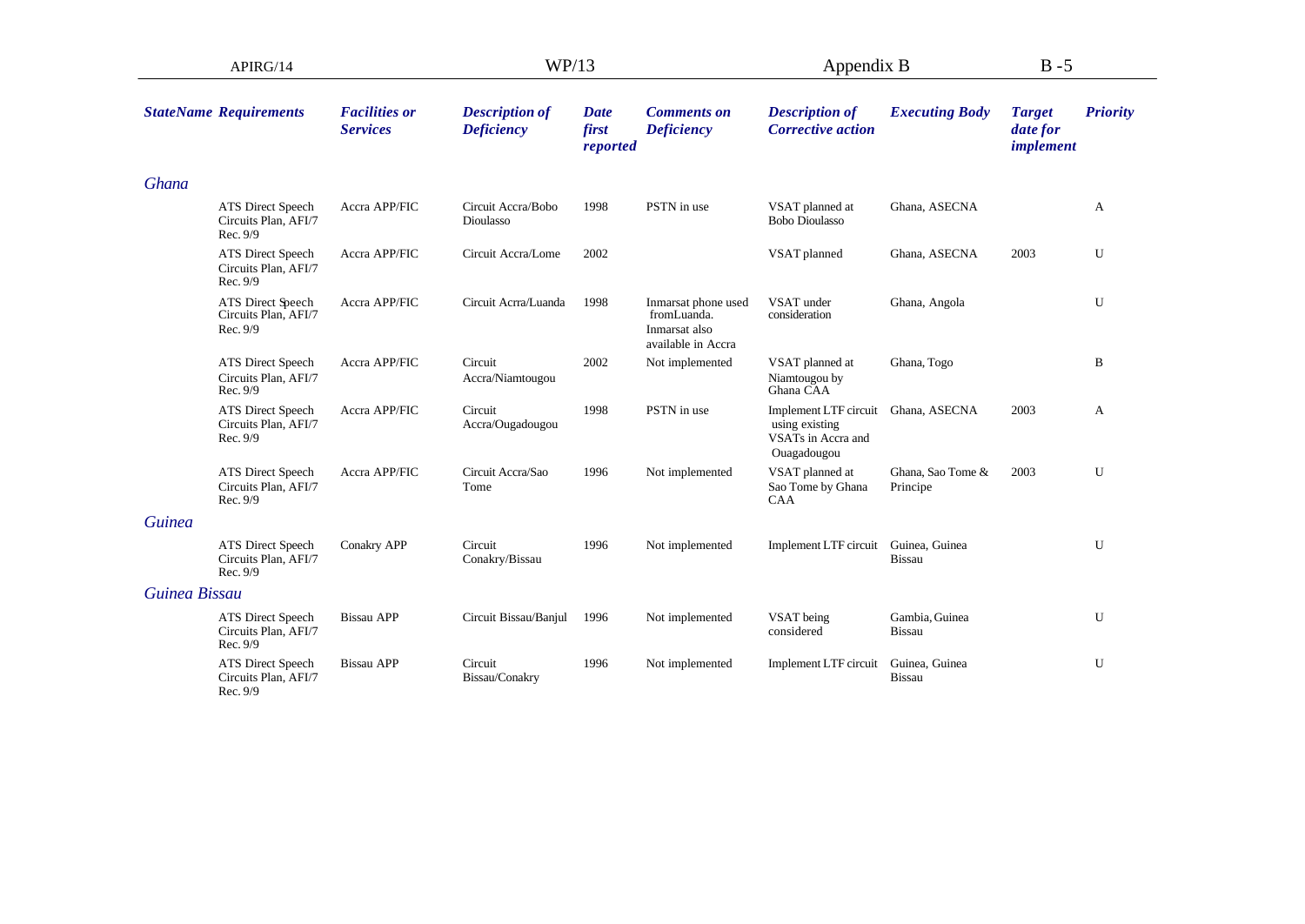| APIRG/14 |                                                              |                                         | WP/13                                      |                                  |                                         | Appendix B                                                             |                                 | $B - 6$                                |                 |
|----------|--------------------------------------------------------------|-----------------------------------------|--------------------------------------------|----------------------------------|-----------------------------------------|------------------------------------------------------------------------|---------------------------------|----------------------------------------|-----------------|
|          | <b>StateName Requirements</b>                                | <b>Facilities or</b><br><b>Services</b> | <b>Description of</b><br><b>Deficiency</b> | <b>Date</b><br>first<br>reported | <b>Comments on</b><br><b>Deficiency</b> | <b>Description of</b><br><b>Corrective action</b>                      | <b>Executing Body</b>           | <b>Target</b><br>date for<br>implement | <b>Priority</b> |
|          | ATS Direct Speech<br>Circuits Plan, AFI/7<br>Rec. 9/9        | <b>Bissau APP</b>                       | Circuit Bissau/Dakar                       | 1996                             | Not implemented                         | VSAT being<br>considered                                               | ASECNA, Guinea<br><b>Bissau</b> |                                        | U               |
| Kenya    |                                                              |                                         |                                            |                                  |                                         |                                                                        |                                 |                                        |                 |
|          | <b>ATS Direct Speech</b><br>Circuits Plan, AFI/7<br>Rec. 9/9 | Mombasa APP                             | Circuit Mombasa/Dar<br>es Salaam           | 1996                             | Unreliable                              | Improve the circuit                                                    | Kenya, Tanzania                 |                                        | U               |
|          | ATS Direct Speech<br>Circuits Plan, AFI/7<br>Rec. 9/9        | Mombasa APP                             | Circuit<br>Mombasa/Kilimanjaro             | 1996                             | Not implemented                         | Implement LTF circuit Kenya, Tanzania                                  |                                 |                                        | U               |
| Libya    |                                                              |                                         |                                            |                                  |                                         |                                                                        |                                 |                                        |                 |
|          | ATS Direct Speech<br>Circuits Plan, AFI/7<br>Rec. 9/9        | Tripoli ACC/FIC                         | Circuit Tripoli/Algiers 1998               |                                  | Not implemented                         | Implement LTF<br>circuit. Algiers to<br>contact PTT Libya.             | Libya, Algeria                  |                                        | U               |
|          | ATS Direct Speech<br>Circuits Plan, AFI/7<br>Rec. 9/9        | Tripoli ACC/FIC                         | Circuit<br>Tripoli/Khartoum                | 1998                             | Not implemented                         | VSAT NAFISAT in<br>project.                                            | Libya, Sudan                    | 2003                                   | U               |
|          | ATS Direct Speech<br>Circuits Plan, AFI/7<br>Rec. 9/9        | Tripoli ACC/FIC                         | Circuit Tripoli/Niamey 1998                |                                  | Not implemented                         | <b>Implement LTF</b><br>circuit.                                       | Libya, ASECNA                   | 2003                                   | U               |
|          | ATS Direct Speech<br>Circuits Plan, AFI/7<br>Rec. 9/9        | Tripoli ACC/FIC                         | Circuit<br>Tripoli/N'Djamena               | 1998                             | Not implemented                         | VSAT NAFISAT in<br>project. PSTN and<br>Satphone proposed<br>by ASECNA | Libya, ASECNA                   | 2003                                   | U               |
| Mali     |                                                              |                                         |                                            |                                  |                                         |                                                                        |                                 |                                        |                 |
|          | ATS Direct Speech<br>Circuits Plan, AFI/7<br>Rec. 9/9        | <b>Bamako APP</b>                       | Circuit Bamako/Gao                         | 1996                             | Not implemented                         | Implement LTF circuit Mali                                             |                                 |                                        | B               |
|          | ATS Direct Speech<br>Circuits Plan, AFI/7<br>Rec. 9/9        | Bamako APP                              | Circuit Bamako/Mopti 1996                  |                                  | Not implemented                         | Implement LTF circuit Mali                                             |                                 |                                        | B               |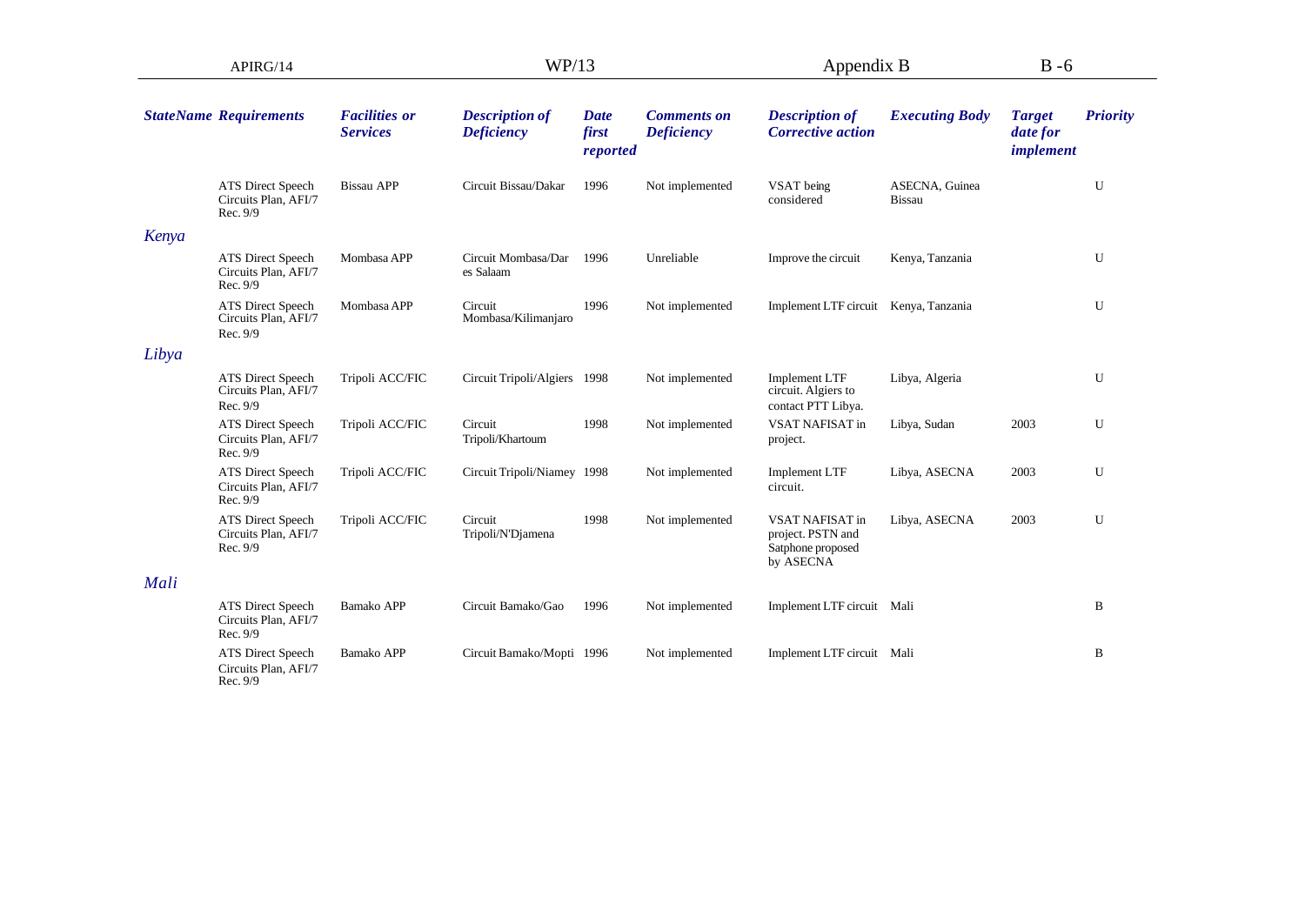| APIRG/14     |                                                       |                                         | WP/13                                      |                           |                                         | Appendix B                                                                              |                       | $B - 7$                                       |                 |
|--------------|-------------------------------------------------------|-----------------------------------------|--------------------------------------------|---------------------------|-----------------------------------------|-----------------------------------------------------------------------------------------|-----------------------|-----------------------------------------------|-----------------|
|              | <b>StateName Requirements</b>                         | <b>Facilities or</b><br><b>Services</b> | <b>Description of</b><br><b>Deficiency</b> | Date<br>first<br>reported | <b>Comments on</b><br><b>Deficiency</b> | <b>Description of</b><br><b>Corrective action</b>                                       | <b>Executing Body</b> | <b>Target</b><br>date for<br><i>implement</i> | <b>Priority</b> |
|              | ATS Direct Speech<br>Circuits Plan, AFI/7<br>Rec. 9/9 | Gao APP                                 | Circuit Gao/Mopti                          | 2002                      | Not implemented                         | Implement LTF circuit Mali                                                              |                       |                                               | B               |
|              | ATS Direct Speech<br>Circuits Plan, AFI/7<br>Rec. 9/9 | Gao APP                                 | Circuit Gao/Niamey                         | 1996                      | Not implemented                         | Implement LTF circuit Mali, ASECNA                                                      |                       |                                               | B               |
| <b>Niger</b> |                                                       |                                         |                                            |                           |                                         |                                                                                         |                       |                                               |                 |
|              | ATS Direct Speech<br>Circuits Plan, AFI/7<br>Rec. 9/9 | Niamey ACC/FIC                          | Circuit Niamey/Algiers 1998                |                           | To be implemented                       | VSAT being<br>considered at<br>Algiers                                                  | ASECNA, Algeria       | 2002                                          | U               |
|              | ATS Direct Speech<br>Circuits Plan, AFI/7<br>Rec. 9/9 | niamey ACC/FIC                          | Circuit Niamey/Gao                         | 2002                      | Not implemented                         | Implement LTF circuit ASECNA, Mali                                                      |                       |                                               | B               |
|              | ATS Direct Speech<br>Circuits Plan, AFI/7<br>Rec. 9/9 | Niamey ACC/FIC                          | Circuit Niamey/Tripoli 1998                |                           | Not implemented                         | Implement LTF circuit ASECNA, Libya                                                     |                       |                                               | U               |
| Rwanda       |                                                       |                                         |                                            |                           |                                         |                                                                                         |                       |                                               |                 |
|              | ATS Direct Speech<br>Circuits Plan, AFI/7<br>Rec. 9/9 | Kigali APP                              | Circuit<br>Kigali/Bujumbura                | 2002                      | Not implemented                         | VSAT in<br>consideration                                                                | Rwanda, Burundi       | June 2003                                     | U               |
|              | ATS Direct Speech<br>Circuits Plan, AFI/7<br>Rec. 9/9 | Kigali APP                              | Circuit Kigali/Bukavu 1996                 |                           | Not implemented                         |                                                                                         | Rwanda, DR Congo      |                                               | A               |
|              | ATS Direct Speech<br>Circuits Plan, AFI/7<br>Rec. 9/9 | Kigali APP                              | Circuit Kigali Dar es<br>Salaam            | 1996                      | Not implemented                         | <b>VSAT SADC</b><br>operational in Dar es<br>Salaam, also being<br>considered in Kigali | Rwanda, Tanzania      | June 2003                                     | U               |
|              | ATS Direct Speech<br>Circuits Plan, AFI/7<br>Rec. 9/9 | Kigali APP                              | Circuit Kigali/Goma                        | 1996                      | Not implemented                         |                                                                                         | Rwanda, DR Congo      |                                               | A               |
|              | ATS Direct Speech<br>Circuits Plan, AFI/7<br>Rec. 9/9 | Kigali APP                              | Circuit<br>Kigali/Kinshasa                 | 1996                      | Not implemented                         | <b>VSAT SADC</b><br>operational in<br>Kinshasa, also in<br>project in Kigali            | Rwanda, DR Congo      |                                               | U               |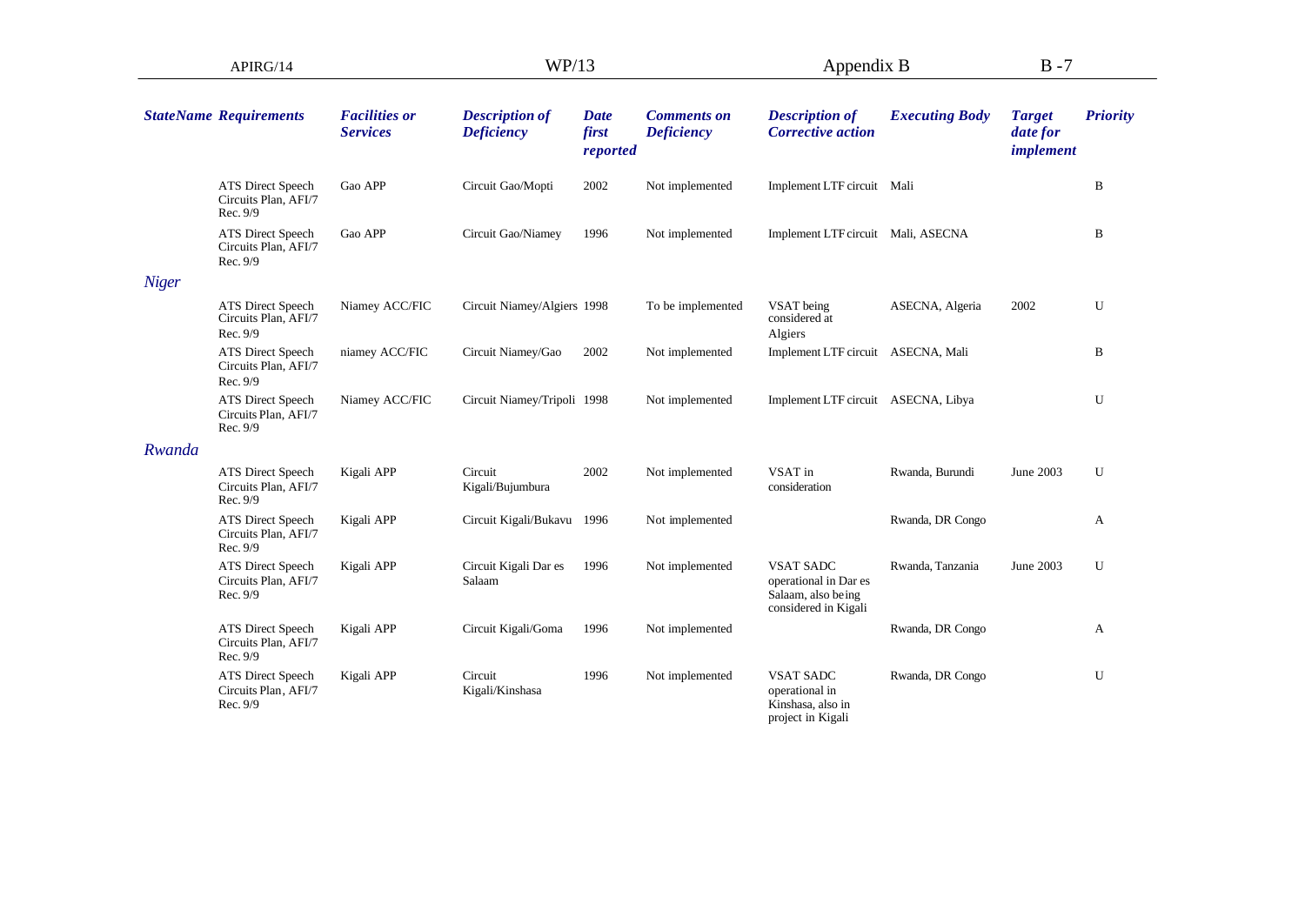| APIRG/14     |                                                        |                                         | WP/13                                      |                                  |                                         | Appendix B                                                 |                                       | $B - 8$                                |                 |
|--------------|--------------------------------------------------------|-----------------------------------------|--------------------------------------------|----------------------------------|-----------------------------------------|------------------------------------------------------------|---------------------------------------|----------------------------------------|-----------------|
|              | <b>StateName Requirements</b>                          | <b>Facilities or</b><br><b>Services</b> | <b>Description of</b><br><b>Deficiency</b> | <b>Date</b><br>first<br>reported | <b>Comments on</b><br><b>Deficiency</b> | <b>Description of</b><br><b>Corrective action</b>          | <b>Executing Body</b>                 | <b>Target</b><br>date for<br>implement | <b>Priority</b> |
|              | Sao Tome & Principe                                    |                                         |                                            |                                  |                                         |                                                            |                                       |                                        |                 |
|              | ATS Direct Speech<br>Circuits Plan, AFI/7<br>Rec. 9/9  | Sao Tome TWR                            | Circuit Sao<br>Tome/Accra                  | 1998                             | Not implemented                         | VSAT to be installed<br>at Sao Tome by<br>Ghana CAA        | Sao Tome & Principe,<br>Ghana         | 2003                                   | U               |
|              | ATS Direct Speech<br>Circuits Plan, AFI/7<br>Rec. 9/9  | Sao Tome TWR                            | Circuit Sao<br>Tome/Brazzaville            | 1998                             | Not implemented                         | VSAT to be installed<br>at Sao Tome by<br>Ghana CAA        | Sao Tome & Principe,<br>ASECNA, Ghana | 2003                                   | U               |
|              | ATS Direct Speech<br>Circuits Plan, AFI/7<br>Rec. 9/9  | Sao Tome TWR                            | Circuit Sao<br>Tome/Libreville             | 1998                             | Not implemented                         | VSAT to be installed<br>at Sao Tome by<br>Ghana CAA        | Sao Tome & Principe,<br>ASECNA, Ghana | 2003                                   | U               |
| Senegal      |                                                        |                                         |                                            |                                  |                                         |                                                            |                                       |                                        |                 |
|              | ATS Direct Speech<br>Circuits Plan, AFI/7<br>Rec. 9/9  | Dakar ACC/FIC                           | Circuit Dakar/Algiers                      | 1998                             | PSTN in use                             | VSAT planned                                               | ASECNA, Algeria                       | 2002                                   | A               |
|              | ATS Direct Speech<br>Circuits Plan, AFI/7<br>Rec. 9/9  | Dakar ACC/FIC                           | Circuit Dakar/Bissau                       | 1998                             | Not implemented                         | VSAT being<br>considered                                   | ASECNA, Guinea<br><b>Bissau</b>       |                                        | U               |
| Seychelles   |                                                        |                                         |                                            |                                  |                                         |                                                            |                                       |                                        |                 |
|              | ATS Direct Speech<br>Circuits Plan, AFI/7<br>Rec. 9/9  | Seychelles ACC/FIC                      | Circuit<br>Seychelles/Dar es<br>Salaam     | 1998                             | Not implemented                         | Implement LTF circuit Seychelles,                          |                                       |                                        | U               |
| Somalia      |                                                        |                                         |                                            |                                  |                                         |                                                            |                                       |                                        |                 |
|              | ATS Direct Speech<br>Circuit s Plan, AFI/7<br>Rec. 9/9 | Hargeisa APP                            | Circuit<br>Hargeisa/Djibouti               | 1998                             | Not implemented                         | Implement LTF circuit Somalia, Djibouti                    |                                       |                                        | B               |
| South Africa |                                                        |                                         |                                            |                                  |                                         |                                                            |                                       |                                        |                 |
|              | ATS Direct Speech<br>Circuits Plan, AFI/7<br>Rec. 9/9  | Durban APP                              | Circuit<br>Durban/Manzini                  | 2002                             | Requirement to be<br>confirmed          | South Africa agrees<br>to deletion of circuit<br>from Plan | South Africa,<br>Swaziland            |                                        | A               |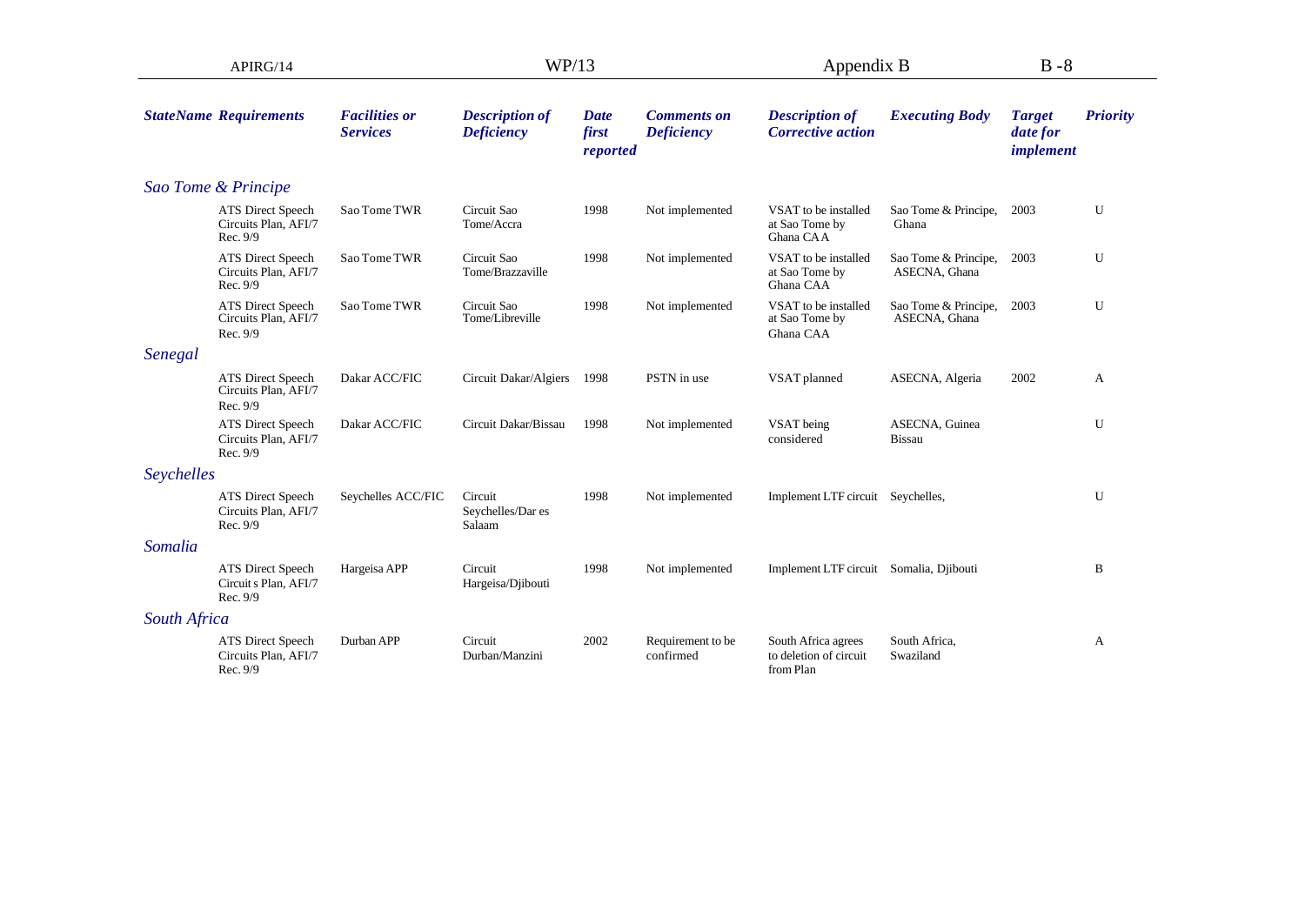| APIRG/14  |                                                              |                                         | WP/13                                      |                                  | Appendix B                              | $B - 9$                                                                                   |                            |                                        |                 |
|-----------|--------------------------------------------------------------|-----------------------------------------|--------------------------------------------|----------------------------------|-----------------------------------------|-------------------------------------------------------------------------------------------|----------------------------|----------------------------------------|-----------------|
|           | <b>StateName Requirements</b>                                | <b>Facilities or</b><br><b>Services</b> | <b>Description of</b><br><b>Deficiency</b> | <b>Date</b><br>first<br>reported | <b>Comments on</b><br><b>Deficiency</b> | <b>Description of</b><br><b>Corrective action</b>                                         | <b>Executing Body</b>      | <b>Target</b><br>date for<br>implement | <b>Priority</b> |
|           | <b>ATS Direct Speech</b><br>Circuits Plan, AFI/7<br>Rec. 9/9 | Johannesburg<br><b>ACC/FIC</b>          | Circuit<br>Johannesburg/Brasili<br>a       | 1998                             | Not implemented                         | CAFSAT VSAT to be<br>implemented in<br>Johannesburg                                       | South Africa, Brasil       | 2003                                   | U               |
|           | ATS Direct Speech<br>Circuits Plan, AFI/7<br>Rec. 9/9        | Johannesburg<br><b>ACC/FIC</b>          | Circuit<br>Johannesburg/Ezeiza             | 1998                             | Not implemented                         | CAFSAT VSAT to be<br>implemented in<br>Johannesburg.<br>Circuit to be<br>switched through | South Africa,<br>Argentina | 2003                                   | U               |
| Sudan     |                                                              |                                         |                                            |                                  |                                         |                                                                                           |                            |                                        |                 |
|           | <b>ATS Direct Speech</b><br>Circuits Plan, AFI/7<br>Rec. 9/9 | <b>Khartoum FIC</b>                     | Circuit<br>Khartoum/Brazzaville            | 1996                             | Not implemented                         | <b>VSAT AFISNET</b><br>proposed by<br><b>ASECNA</b>                                       | Sudan, ASECNA              |                                        | U               |
|           | <b>ATS Direct Speech</b><br>Circuits Plan, AFI/7<br>Rec. 9/9 | Khartoum FIC                            | Circuit<br>Khartoum/Cairo                  | 1996                             | Not implemented                         | LTF circuit via PTTs<br>proposed by Egypt<br>until implememtat ion<br>of VSAT NAFISAT     | Egypt, Sudan               | 2003                                   | U               |
|           | <b>ATS Direct Speech</b><br>Circuits Plan, AFI/7<br>Rec. 9/9 | <b>Khartoum FIC</b>                     | Circuit<br>Khartoum/Jeddah                 | 1996                             | Not implemented                         | LTF circuit planned                                                                       | Sudan, Saudi Arabia        | 2003                                   | U               |
|           | ATS Direct Speech<br>Circuits Plan, AFI/7<br>Rec. 9/9        | <b>Khartoum FIC</b>                     | Circuit<br>Khartoum/Kinshasa               | 1996                             | Not implemented                         | <b>VSAT NAFISAT in</b><br>project                                                         | Sudan, DR Congo            |                                        | U               |
|           | ATS Direct Speech<br>Circuits Plan, AFI/7<br>Rec. 9/9        | <b>Khartoum FIC</b>                     | Circuit<br>Khartoum/N'djamena              | 1996                             | Not implemented                         | <b>VSAT NAFISAT in</b><br>project. PSTN<br>proposed by<br><b>ASECNA</b>                   | Sudan, ASECNA              |                                        | U               |
|           | <b>ATS Direct Speech</b><br>Circuits Plan, AFI/7<br>Rec. 9/9 | Khartoum FIC                            | Circuit<br>Khartoum/Tripoli                | 1996                             | Not implemented                         | VSAT NAFISAT in<br>project                                                                | Sudan, Libya               |                                        | U               |
| Swaziland |                                                              |                                         |                                            |                                  |                                         |                                                                                           |                            |                                        |                 |
|           | <b>ATS Direct Speech</b><br>Circuits Plan, AFI/7<br>Rec. 9/9 | Manzini APP                             | Circuit<br>Manzini/Durban                  | 2002                             | Requirement to be<br>confirmed          | South Africa agrees<br>to deletion of circuit<br>from Plan                                | Swaziland, South<br>Africa |                                        | A               |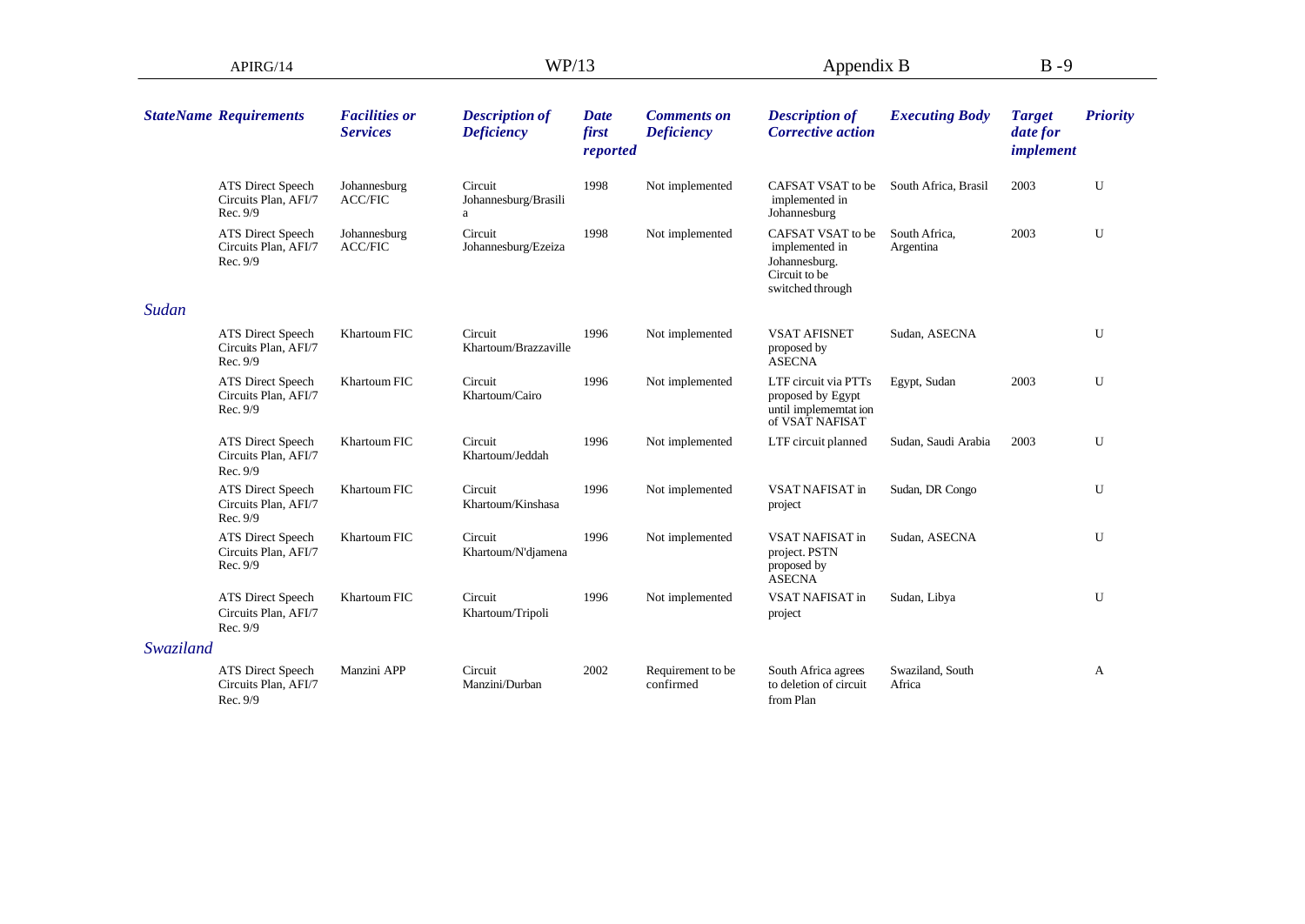| APIRG/14        |                                                              |                                         | WP/13                                      |                                  |                                         | Appendix B                                        |                        | $B-10$                                 |                 |
|-----------------|--------------------------------------------------------------|-----------------------------------------|--------------------------------------------|----------------------------------|-----------------------------------------|---------------------------------------------------|------------------------|----------------------------------------|-----------------|
|                 | <b>StateName Requirements</b>                                | <b>Facilities or</b><br><b>Services</b> | <b>Description of</b><br><b>Deficiency</b> | <b>Date</b><br>first<br>reported | <b>Comments on</b><br><b>Deficiency</b> | <b>Description of</b><br><b>Corrective action</b> | <b>Executing Body</b>  | <b>Target</b><br>date for<br>implement | <b>Priority</b> |
| <b>Tanzania</b> |                                                              |                                         |                                            |                                  |                                         |                                                   |                        |                                        |                 |
|                 | ATS Direct Speech<br>Circuits Plan, AFI/7<br>Rec. 9/9        | Dar es Salaam<br><b>ACC/FIC</b>         | Circuit Dar es<br>Salaam/Bujumbura         | 1996                             | Not implemented                         | VSAT being<br>implemented at<br>Bujumbura         | Burundi, Tanzania      | Dec 2003                               | U               |
|                 | ATS Direct Speech<br>Circuits Plan, AFI/7<br>Rec. 9/9        | Dar es Salaam<br><b>ACC/FIC</b>         | Circuit Dar es<br>Salaam/Kigali            | 1996                             | Not implemented                         | VSAT being<br>considered                          | Rwanda, Tanzania       | Dec 2003                               | U               |
|                 | ATS Direct Speech<br>Circuits Plan, AFI/7<br>Rec. 9/9        | Dar es Salaam<br><b>ACC/FIC</b>         | Circuit Dar es<br>Salaam/Seychelles        | 2002                             | Not implemented                         | PSTN used.VSAT<br>being considered.               | Tanzania,              | Dec 2004                               | U               |
|                 | ATS Direct Speech<br>Circuits Plan, AFI/7<br>Rec. 9/9        | Kilimanjaro APP                         | Circuit<br>Kilimanjaro/Mombasa             | 1996                             | Coordination through<br>Nairobi         | Implement circuit                                 | Kenya, Tanzania        | Dec 2003                               | U               |
| <b>Togo</b>     |                                                              |                                         |                                            |                                  |                                         |                                                   |                        |                                        |                 |
|                 | ATS Direct Speech<br>Circuits Plan, AFI/7<br>Rec. 9/9        | Lome APP                                | Circuit Lome/Accra                         | 2002                             | Unreliable                              |                                                   | ASECNA, Ghana          | 2003                                   | U               |
|                 | ATS Direct Speech<br>Circuits Plan, AFI/7<br>Rec. 9/9        | Lome APP                                | Circuit<br>Lome/Niamtougou                 | 2002                             | Not implemented                         | VSAT planned at<br>Niamtougou by<br>Ghana CAA     | Togo, Ghana            |                                        | B               |
|                 | ATS Direct Speech<br>Circuits Plan, AFI/7<br>Rec. 9/9        | Niamtougou TWR                          | Circuit<br>Niamtougou/Accra                | 1996                             | Not implemented                         | VSAT planned at<br>Niamtougou by<br>Ghana CAA     | Togo, Ghana            |                                        | B               |
|                 | ATS Direct Speech<br>Circuits Plan, AFI/7<br>Rec. 9/9        | Niamtougou TWR                          | Circuit<br>Niamtougou/Ouagad<br>ougou      | 2002                             | Not implemented                         | VSAT planned at<br>Niamtougou by<br>Ghana CAA     | Togo, ASECNA,<br>Ghana |                                        | B               |
| <b>Uganda</b>   |                                                              |                                         |                                            |                                  |                                         |                                                   |                        |                                        |                 |
|                 | ATS Direct Speech<br>Circuits Plan, AFI/7<br>Rec. 9/9        | Entebbe ACC/FIC                         | Circuit<br>Entebbe/Kinshasa                | 1996                             | Not implemented                         | VSAT NAFISAT in<br>project                        | DR Congo, Uganda       |                                        | U               |
| Zimbabwe        |                                                              |                                         |                                            |                                  |                                         |                                                   |                        |                                        |                 |
|                 | <b>ATS Direct Speech</b><br>Circuits Plan, AFI/7<br>Rec. 9/9 | <b>BulawayoTWR</b>                      | Circuit<br>Bulawayo<br>Francistown         | 2002                             | Proposal for deletion<br>with States    |                                                   | Zimbabwe,              |                                        | A               |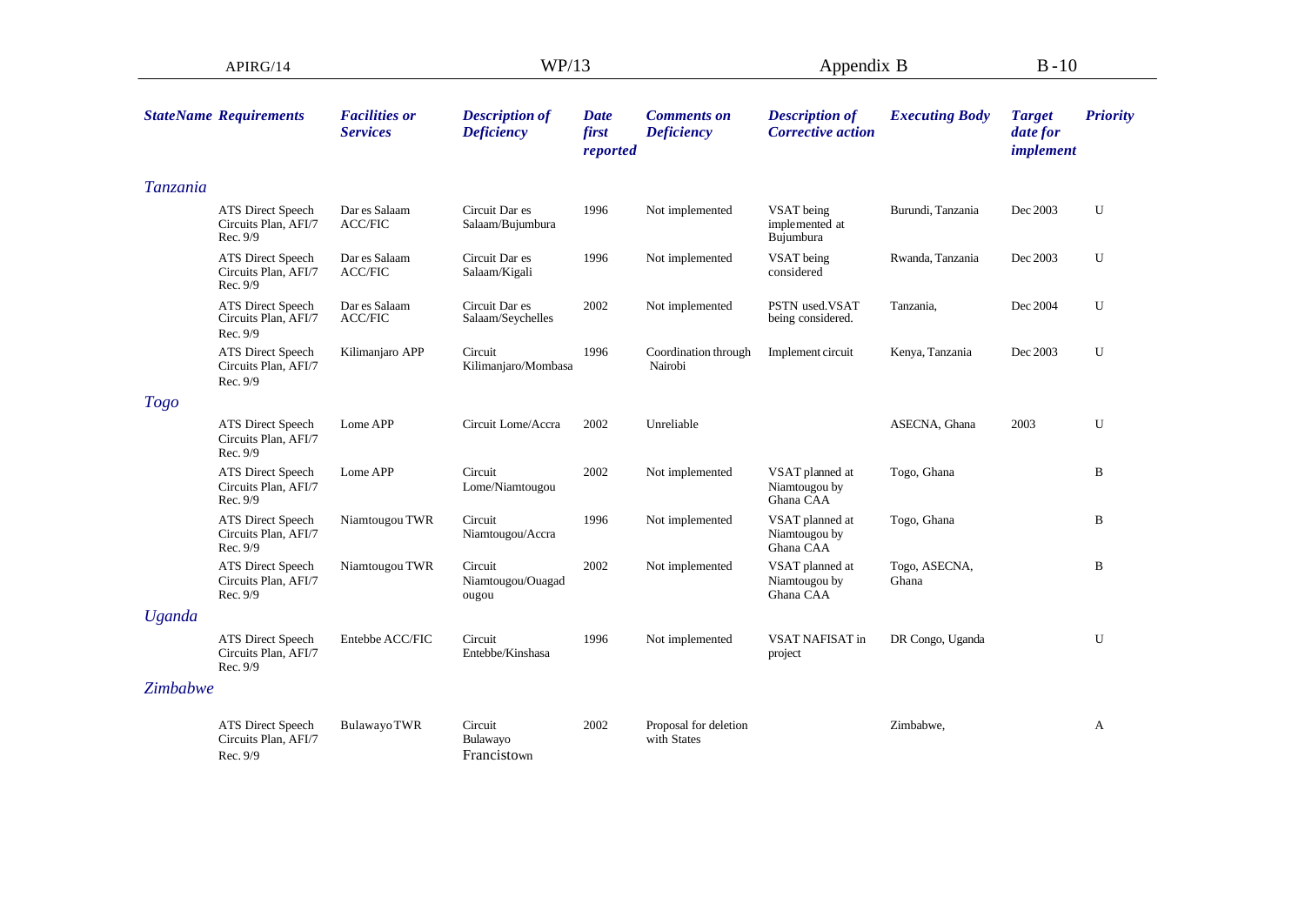|                                 | APIRG/14                         |                                         | WP/13                                            | Appendix C                       |                                                     |                                                                                | $C-1$                 |                                        |                 |
|---------------------------------|----------------------------------|-----------------------------------------|--------------------------------------------------|----------------------------------|-----------------------------------------------------|--------------------------------------------------------------------------------|-----------------------|----------------------------------------|-----------------|
| <b>List of AMS Deficiencies</b> |                                  |                                         |                                                  |                                  |                                                     |                                                                                |                       |                                        |                 |
|                                 | <b>StateName Requirements</b>    | <b>Facilities or</b><br><b>Services</b> | <b>Description of</b><br><b>Deficiency</b>       | <b>Date</b><br>first<br>reported | <b>Comments</b> on<br><b>Deficiency</b>             | <b>Description of</b><br><b>Corrective action</b>                              | <b>Executing Body</b> | <b>Target</b><br>date for<br>implement | <b>Priority</b> |
| Angola                          |                                  |                                         |                                                  |                                  |                                                     |                                                                                |                       |                                        |                 |
|                                 | AMS AFI/7 Rec. 9/12              | Luanda ACC                              | Inadequate VHF<br>coverage of busy<br>ATS routes | 1998                             | Implement remote<br>VHF stations                    | 5 VHF stations to be<br>installed by the end<br>of 2001                        | <b>ENANA</b>          |                                        | U               |
| Congo                           |                                  |                                         |                                                  |                                  |                                                     |                                                                                |                       |                                        |                 |
|                                 | AMS AFI/7 Rec. 9/12              | <b>Brazzaville ACC</b>                  | Inadequate VHF<br>coverage of busy<br>ATS routes | 1998                             |                                                     | ER VHF installation in ASECNA<br>progress                                      |                       |                                        | U               |
| Dem. Rep. of Congo              |                                  |                                         |                                                  |                                  |                                                     |                                                                                |                       |                                        |                 |
|                                 | AMS AFI/7 Rec. 9/12              | Kinshasa FIR                            | Inadequate VHF<br>coverage of busy<br>ATS routes | 1998                             |                                                     | Extend VHF to all<br>upper routes.<br><b>Extended VHF</b><br>coverage planned. | DR Congo              |                                        | $\mathbf U$     |
|                                 | AMS AFI/7 Rec. 9/12              | Kinshasa FIR                            | HF poor quality.<br>Selcal not available         | 1998                             |                                                     | Improve installations                                                          | DR Congo              |                                        | U               |
| Malawi                          |                                  |                                         |                                                  |                                  |                                                     |                                                                                |                       |                                        |                 |
|                                 | AMS AFI/7 Rec. 9/12 FIR Lilongwe |                                         | VHF coverage<br>incomplete                       | 2001                             | Install additional VHF<br>relay stations            | <b>Extend VHF</b>                                                              | Malawi                |                                        | U               |
| Mozambique                      |                                  |                                         |                                                  |                                  |                                                     |                                                                                |                       |                                        |                 |
| Nigeria                         | AMS AFI/7 Rec. 9/12              | Beira FIR                               | VHF coverage<br>incomplete                       | 2002                             | Install additional VHF Extend VHF<br>relay stations |                                                                                | Mozambique            |                                        | U               |
|                                 | AMS AFI/7 Rec. 9/12 Lagos TWR    |                                         | No back-up radio                                 | 1998                             |                                                     | To implement                                                                   | Nigeria               | 28/11/2002                             | U               |
|                                 |                                  |                                         |                                                  |                                  |                                                     | back-up radio                                                                  |                       |                                        |                 |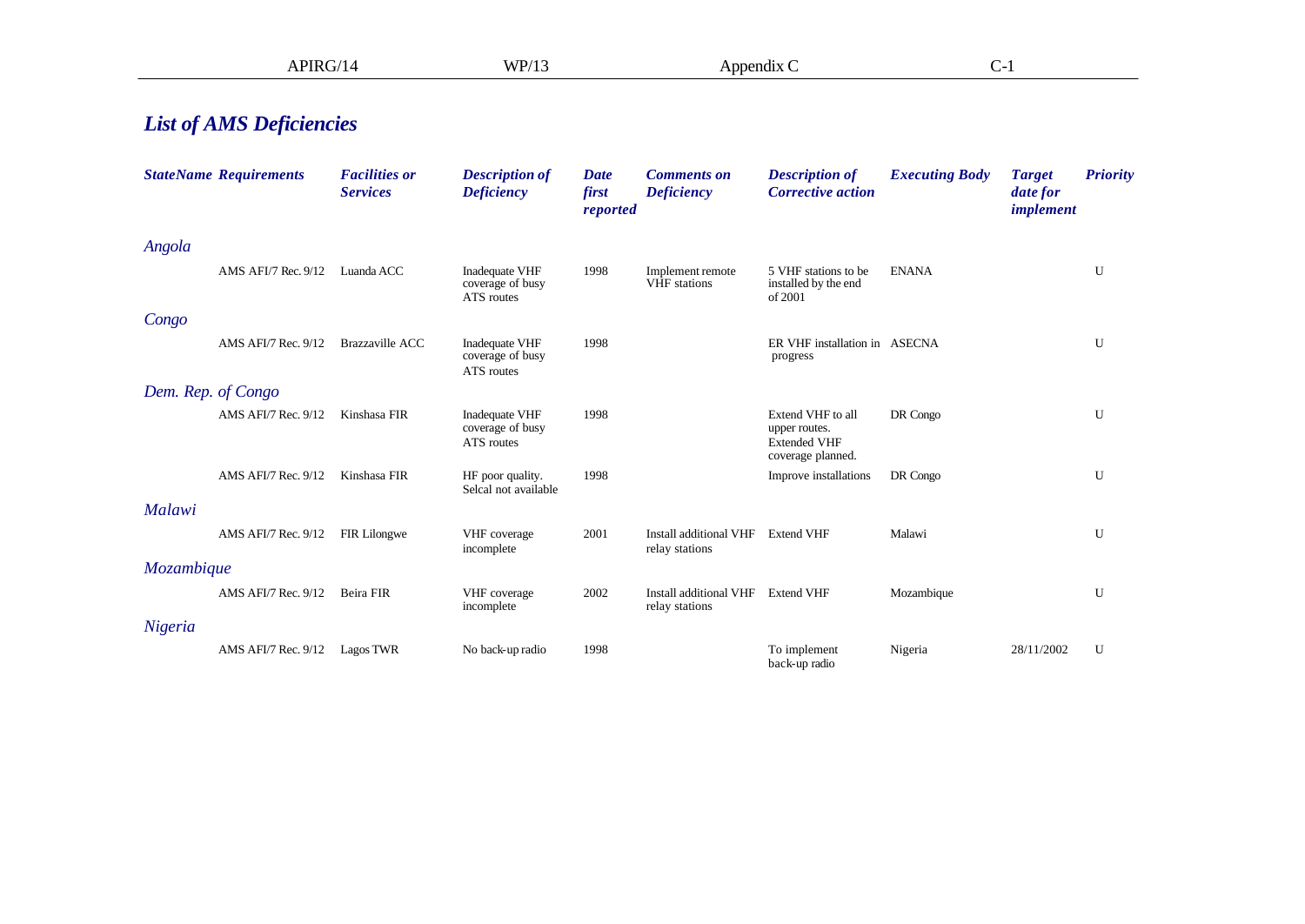|         | APIRG/14                      |                                         | WP/13                                            |                                  | Appendix C                              |                                                   | $C-2$                 |                                        |                 |
|---------|-------------------------------|-----------------------------------------|--------------------------------------------------|----------------------------------|-----------------------------------------|---------------------------------------------------|-----------------------|----------------------------------------|-----------------|
|         | <b>StateName Requirements</b> | <b>Facilities or</b><br><b>Services</b> | <b>Description of</b><br><b>Deficiency</b>       | <b>Date</b><br>first<br>reported | <b>Comments on</b><br><b>Deficiency</b> | <b>Description of</b><br><b>Corrective action</b> | <b>Executing Body</b> | <b>Target</b><br>date for<br>implement | <b>Priority</b> |
| Somalia |                               |                                         |                                                  |                                  |                                         |                                                   |                       |                                        |                 |
|         | AMS AFI/7 Rec. 9/12           | Mogadishu ACC                           | Lack of VHF<br>coverage of busy<br>ATS routes    | 1998                             |                                         | Install VHF relays                                | Somalia               |                                        | U               |
| Sudan   | AMS AFI/7 Rec. 9/12           | <b>Khartoum FIR</b>                     | Inadequate VHF<br>coverage of busy<br>ATS routes | 1998                             |                                         | VSAT remote VHF<br>stations in tests              | Sudan                 |                                        | U               |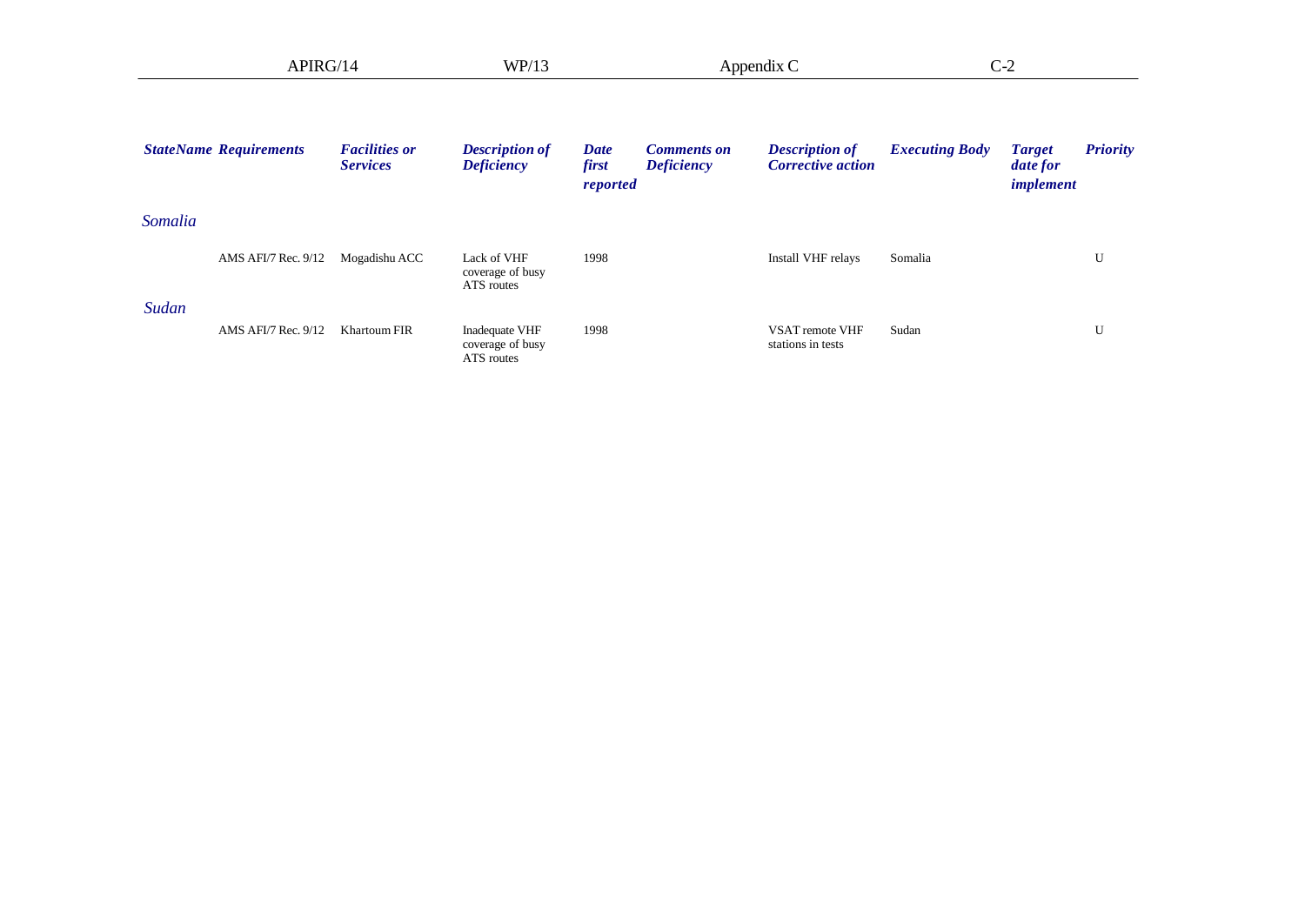APIRG/14 WP/13 Appendix D D-1

## *List of Navaids Deficiencies*

|                          | <b>StateName Requirements</b> | <b>Facilities or</b><br><b>Services</b> | <b>Description of</b><br><b>Deficiency</b> | <b>Date</b><br>first<br>reported | <b>Comments on</b><br><b>Deficiency</b> | <b>Description of</b><br><b>Corrective action</b> | <b>Executing Body</b> | <b>Target</b><br>date for<br>implement | <b>Priority</b> |
|--------------------------|-------------------------------|-----------------------------------------|--------------------------------------------|----------------------------------|-----------------------------------------|---------------------------------------------------|-----------------------|----------------------------------------|-----------------|
| Angola                   |                               |                                         |                                            |                                  |                                         |                                                   |                       |                                        |                 |
|                          | Navaids AFI/7.<br>Rec. 10/4   | Cuito Cuanavale                         | <b>VOR/DME</b>                             | 1998                             |                                         | <b>Implement</b> facility                         | <b>ENANA</b>          | 2001                                   | U               |
|                          | Navaids AFI/7,<br>Rec. 10/4   | Huambo                                  | <b>VOR/DME</b>                             | 1998                             |                                         | To repair                                         | <b>ENANA</b>          | 2001                                   | A               |
|                          | Navaids AFI/7,<br>Rec. 10/4   | Kuito                                   | <b>VOR/DME</b>                             | 1998                             |                                         | Implement facility                                | <b>ENANA</b>          | 2001                                   | A               |
|                          | Navaids AFI/7,<br>Rec. 10/4   | Luena                                   | <b>VOR/DME</b>                             | 1998                             |                                         | Implement facility                                | <b>ENANA</b>          | 2001                                   | U               |
|                          | Navaids AFI/7,<br>Rec. 10/4   | Saurimo                                 | <b>VOR/DME</b>                             | 1998                             |                                         | <b>Implement</b> facility                         | <b>ENANA</b>          | 2001                                   | U               |
| Cameroon                 |                               |                                         |                                            |                                  |                                         |                                                   |                       |                                        |                 |
|                          | Navaids AFI/7.<br>Rec. 10/4   | Foumban                                 | <b>VOR</b>                                 | 1998                             | Not implemented                         | <b>Implement</b> facility                         | Cameroon              |                                        | U               |
|                          | Navaids AFI/7,<br>Rec. 10/4   | Maroua                                  | <b>VOR</b>                                 | 1998                             | Not implemented                         | Implement facility                                | Cameroon              |                                        | U               |
|                          | Dem. Rep. of Congo            |                                         |                                            |                                  |                                         |                                                   |                       |                                        |                 |
|                          | Navaids AFI/7,<br>Rec. 10/4   | Kalemie                                 | VOR/DME                                    | 1998                             | Unserviceable                           | To repair                                         | DR Congo              |                                        | U               |
|                          | Navaids AFI/7,<br>Rec. 10/4   | Kindu                                   | <b>VOR</b>                                 | 1998                             | Unserviceable                           | To repair                                         | DR Congo              |                                        | U               |
|                          | Navaids AFI/7,<br>Rec. 10/4   | Kisangani                               | <b>VOR/DME</b>                             | 1998                             | Unserviceable                           | To repair                                         | DR Congo              |                                        | A               |
| <b>Equatorial Guinea</b> |                               |                                         |                                            |                                  |                                         |                                                   |                       |                                        |                 |
|                          | Navaids AFI/7,<br>Rec. 10/4   | Malabo                                  | ILS RWY 05                                 | 2001                             | Equipment at site                       | To implement                                      | <b>ASECNA</b>         |                                        | U               |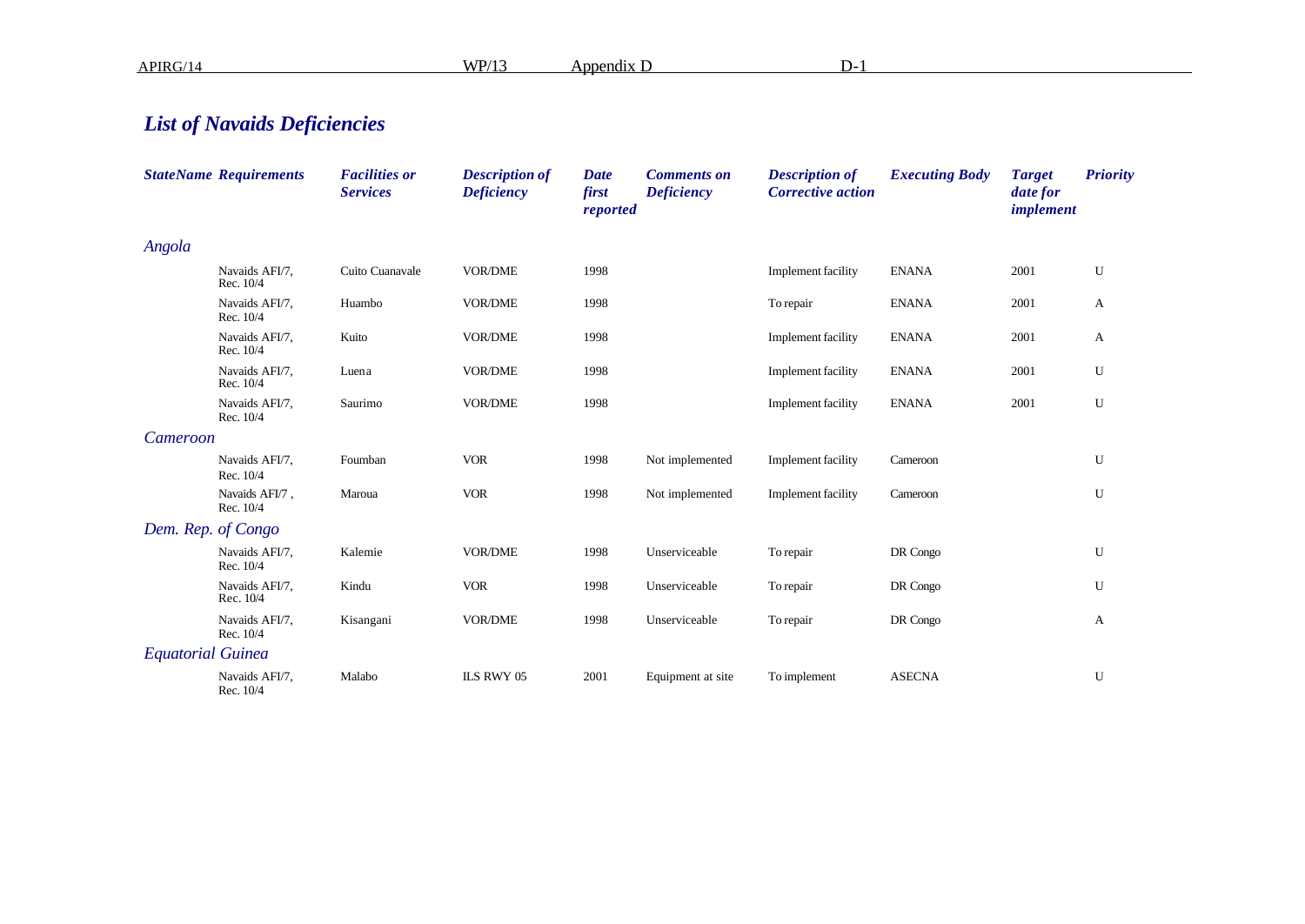| APIRG/14      |                               |                                         | WP/13                                      | <b>Appendix D</b>                |                                         | $D-2$                                             |                       |                                               |                 |
|---------------|-------------------------------|-----------------------------------------|--------------------------------------------|----------------------------------|-----------------------------------------|---------------------------------------------------|-----------------------|-----------------------------------------------|-----------------|
|               | <b>StateName Requirements</b> | <b>Facilities or</b><br><b>Services</b> | <b>Description of</b><br><b>Deficiency</b> | <b>Date</b><br>first<br>reported | <b>Comments on</b><br><b>Deficiency</b> | <b>Description of</b><br><b>Corrective action</b> | <b>Executing Body</b> | <b>Target</b><br>date for<br><i>implement</i> | <b>Priority</b> |
| Ethiopia      |                               |                                         |                                            |                                  |                                         |                                                   |                       |                                               |                 |
|               | Navaids AFI/7,<br>Rec. 10/4   | Mekele                                  | VOR/DME                                    | 2002                             | Not implemented                         | To implement                                      | Ethiopia              |                                               | A               |
| <b>Guinea</b> |                               |                                         |                                            |                                  |                                         |                                                   |                       |                                               |                 |
|               | Navaids AFI/7,<br>Rec. 10/4   | Kankan                                  | <b>VOR</b>                                 | 1998                             | Not implemented                         | Implement facility                                | Guinea                |                                               | A               |
|               | Navaids AFI/7,<br>Rec. 10/4   | Labe                                    | <b>VOR</b>                                 | 1998                             | Not implemented                         | Implement facility                                | Guinea                |                                               | A               |
|               | Navaids AFI/7,<br>Rec. 10/4   | Nzerekore                               | <b>VOR</b>                                 | 1998                             | Not implemented                         | Implement facility                                | Guinea                |                                               | A               |
| Kenya         |                               |                                         |                                            |                                  |                                         |                                                   |                       |                                               |                 |
|               | Navaids AFI/7,<br>Rec. 10/4   | Mandera                                 | VOR/DME                                    | 1998                             | Not implemented                         | <b>Implement</b> facility                         | Kenya                 |                                               | U               |
| Lesotho       |                               |                                         |                                            |                                  |                                         |                                                   |                       |                                               |                 |
|               | Navaids AFI/7,<br>Rec. 10/4   | Maseru                                  | <b>VOR/DME</b>                             | 2002                             | Not implemented                         | To implement                                      | Lesotho               |                                               | U               |
| Liberia       |                               |                                         |                                            |                                  |                                         |                                                   |                       |                                               |                 |
|               | Navaids AFI/7,<br>Rec. 10/4   | Robertsfield                            | <b>ILS 04</b>                              | 1998                             | Not implemented                         | <b>Implement</b> facility                         | Liberia               |                                               | A               |
| Libya         |                               |                                         |                                            |                                  |                                         |                                                   |                       |                                               |                 |
|               | Navaids AFI/7,<br>Rec. 10/4   | Sarir                                   | VOR/DME                                    | 1998                             | Not implemented                         | Implement facility                                | Libya                 |                                               | U               |
| Madagascar    |                               |                                         |                                            |                                  |                                         |                                                   |                       |                                               |                 |
|               | Navaids AFI/7,<br>Rec. 10/4   | Antsiranana                             | <b>VOR</b>                                 | 1998                             | Unserviceable                           | To repair                                         | Madagascar            |                                               | U               |
|               | Navaids AFI/7,<br>Rec. 10/4   | Maintirano                              | <b>VOR</b>                                 | 2002                             | Unserviceable                           | To repair                                         | Madagascar            |                                               | U               |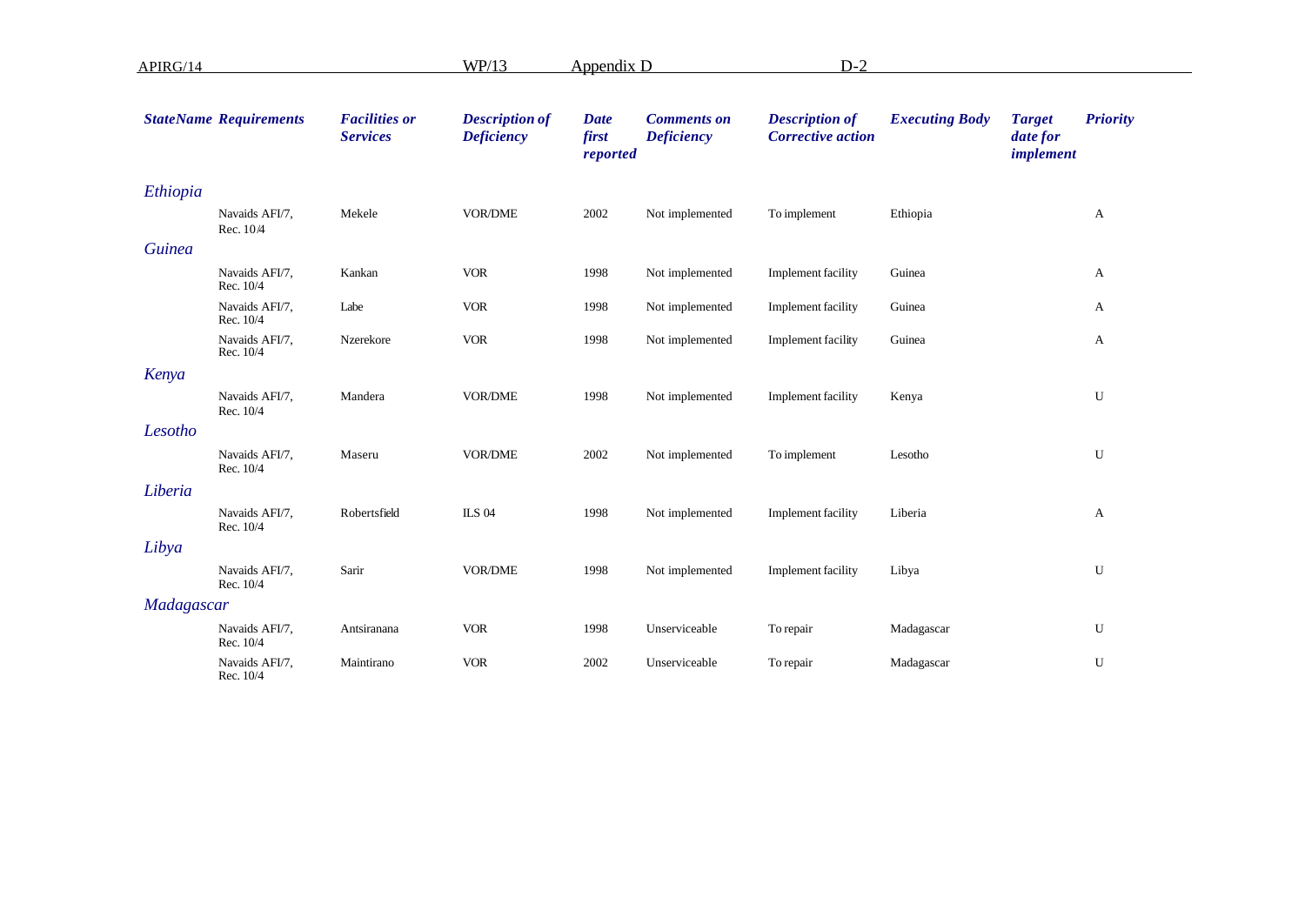| APIRG/14     |                               |                                         | WP/13                                      | Appendix D                       |                                         | $D-3$                                             |                       |                                               |                 |
|--------------|-------------------------------|-----------------------------------------|--------------------------------------------|----------------------------------|-----------------------------------------|---------------------------------------------------|-----------------------|-----------------------------------------------|-----------------|
|              | <b>StateName Requirements</b> | <b>Facilities or</b><br><b>Services</b> | <b>Description of</b><br><b>Deficiency</b> | <b>Date</b><br>first<br>reported | <b>Comments on</b><br><b>Deficiency</b> | <b>Description of</b><br><b>Corrective action</b> | <b>Executing Body</b> | <b>Target</b><br>date for<br><i>implement</i> | <b>Priority</b> |
|              | Navaids AFI/7,<br>Rec. 10/4   | Morondava                               | <b>VOR</b>                                 | 1998                             | Not implemented                         | <b>Implement</b> facility                         | Madagascar            |                                               | U               |
|              | Navaids AFI/7,<br>Rec. 10/4   | Nosy-Be/Fascene                         | VOR/DME                                    | 1998                             | Unserviceable                           | To repair                                         | Madagascar            |                                               | A               |
|              | Navaids AFI/7,<br>Rec. 10/4   | Sainte Marie                            | <b>VOR</b>                                 | 1998                             | Not implemented                         | Implement facility                                | Madagascar            |                                               | A               |
|              | Navaids AFI/7,<br>Rec. 10/4   | Tolagnaro                               | <b>VOR/DME</b>                             | 1998                             | Not implemented                         | Implement facility                                | Madagascar            |                                               | U               |
|              | Navaids AFI/7,<br>Rec. 10/4   | Toliara                                 | <b>VOR</b>                                 | 1998                             | Not implemented                         | <b>Implement</b> facility                         | Madagascar            |                                               | U               |
| Mali         |                               |                                         |                                            |                                  |                                         |                                                   |                       |                                               |                 |
|              | Navaids AFI/7,<br>Rec. 10/4   | Kayes                                   | <b>VOR</b>                                 | 1998                             | Not implemented                         | <b>Implement</b> facility                         | Mali                  |                                               | U               |
|              | Navaids AFI/7,<br>Rec. 10/4   | Tessalit                                | <b>VOR</b>                                 | 1998                             | Not implemented                         | Implement facility                                | Mali, ASECNA          |                                               | U               |
|              | Navaids AFI/7,<br>Rec. 10/4   | Tombouctou                              | <b>VOR/DME</b>                             | 2002                             | Not implemented                         | <b>Implement</b> facility                         | Mali                  |                                               | A               |
|              | Sao Tome & Principe           |                                         |                                            |                                  |                                         |                                                   |                       |                                               |                 |
|              | Navaids AFI/7,<br>Rec. 10/4   | Sao Tome                                | <b>ILS 01</b>                              | 1998                             | Not implemented                         | Implement facility                                | Sao Tome & Principe   |                                               | A               |
| Sierra Leone |                               |                                         |                                            |                                  |                                         |                                                   |                       |                                               |                 |
|              | Navaids AFI/7,<br>Rec. 10/4   | Freetown/Lungi                          | <b>ILS</b>                                 | 1999                             | Unserviceable                           | To repair                                         | Sierra Leone          | 28/11/2002                                    | U               |
|              | Navaids AFI/7,<br>Rec. 10/4   | Freetown/Lungi                          | <b>VOR/DME</b>                             | 1999                             | Unserviceable                           | To repair                                         | Sierra Leone          | 28/11/2002                                    | U               |
| Somalia      |                               |                                         |                                            |                                  |                                         |                                                   |                       |                                               |                 |
|              | Navaids AFI/7,<br>Rec. 10/4   | Hargeisa                                | <b>VOR/DME</b>                             | 1998                             | Not implemented                         | Implement facility                                | Somalia               |                                               | U               |
|              | Navaids AFI/7,<br>Rec. 10/4   | Mogadishu                               | <b>VOR/DME</b>                             | 1998                             | Not implemented                         | <b>Implement</b> facility                         | Somalia               |                                               | U               |